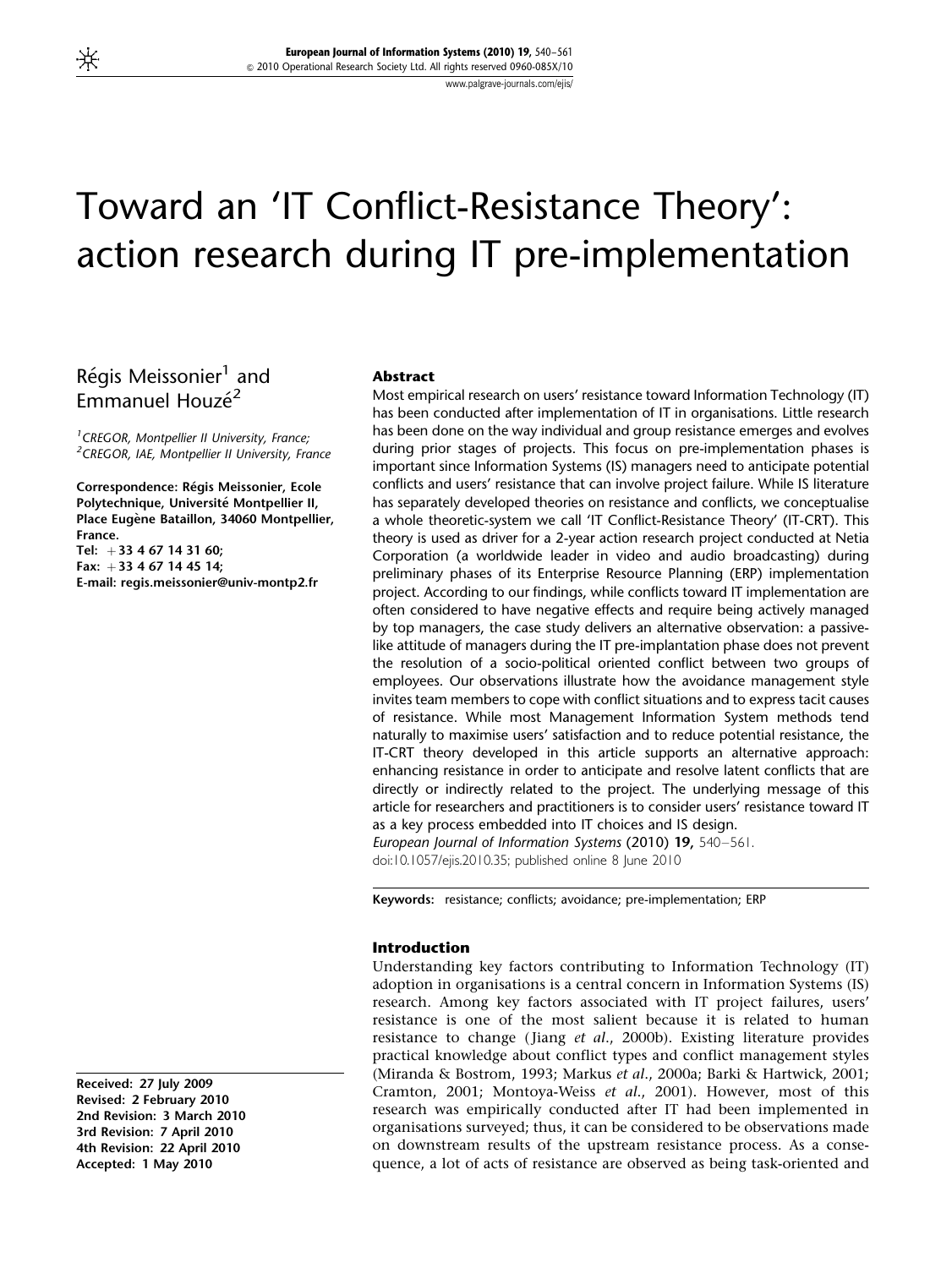related to the non-appropriateness of IT that users have to cope with. Few empirical studies have investigated how individual and group resistance emerges and evolves during prior project stages (Lapointe & Rivard, 2005).

However, negotiations during IT implementation can raise affective-oriented resistance if users perceive threats concerning their values or power relationships because of expected organisational changes. A focus on pre-implementation phases is thus important, as IS managers need to anticipate potential conflicts and users' resistance that can lead to project failure (Marakas & Hornik, 1996; Joshi & Lauer, 1998; Robey et al., 2002; McAfee, 2007). Because enterprise systems are considered to impact IT on future actions (Lee & Myers, 2004) because of their cross-functional perspective (Markus et al., 2000a, b) and readiness to change (Kwahk & Lee, 2008), we report resistance evolution toward the ERP adoption project during the pre-implementation phase.

The rest of the article is structured as follows. The literature analysis reviews conceptual foundations of resistance, conflict and conflict management styles associated with IT implementation. While IS literature has separately developed related theories, we conceptualise a whole theoretic-system we call 'IT Conflict-Resistance Theory' (IT-CRT). The case study analysis delivers the results of a 2-year action research project conducted at Netia Corporation (a worldwide leader in video and audio broadcasting for TV and radio channels). First, our observations reveal that task-oriented conflicts expressed by employees actually hide a socio-political oriented conflict. These instances of resistance require the abortion of the ERP initially considered for a less impacting application on some specific process changes and on underlying power redistribution across groups of employees. Second, whereas conflicts toward IT are often considered as being required to be actively managed by the CEO (Markus et al., 2000a, b; Barki & Hartwick, 2001), our case study delivers an alternative observation. IT describes how a passive-like attitude of managers during the IT pre-implantation phase does not prevent the resolution of a socio-political oriented conflict between two groups of employees. Our observations illustrate how the avoidance management style invites team members to cope with conflict situations and to express tacit causes of resistance. We also observe how this conflict between developers and administration employees switches to a compromise. In conclusion, the article views users' resistance toward IT not as systematic negative behaviours aiming at project abortion, but invites researchers to explore how task-oriented and socio-political oriented conflicts can turn out to be key processes embedded in IS design.

## Literature review

In management and organisation theories, the political school of thought developed by famous authors such as Mintzberg et al. (1998, 2002) or Crozier & Friedberg (1977) considers strategy formation and implementation to be shaped by political ploys. As a consequence, a strategic project usually involves shifting coalitions of dominant actors of parochial interests (Lee & Myers, 2004). Even if some research in IS views IT users' resistance as a deep approach ( Joshi, 1990; Krovi, 1993; Joshi & Lauer, 1998), it seems marginal compared to the many articles published on the subject. Lapointe & Rivard (2005, p. 462) reveal that among the 43 articles published during the last 20-year period on users' resistance toward IT, only four do not consider resistance to be a factual characteristic of the context. The majority of these studies treat users' resistance as a component of an organisational system at the individual and group level (Markus et al., 2000a, b), and only a minor part of these studies focuses on causal conflicts (Jiang et al., 2000a).

While literature stresses resistance or conflict without making clear differences between both concepts, our analysis, both based on psychology and sociology theories, considers resistance as a behavioural dimension of conflict: the way a person expresses a conflict. Referring to the Theory of Reasoned Action (Ajzen & Fishbein, 1980), we consider resistance as an actual behaviour preceded by conflict, and conflict as a form of attitudinal beliefs corresponding to an affective or evaluative judgement of a person about the likelihood of the object or event consequences.

#### Resistance

User's resistance is defined as a subjective process psychologically based at the individual level (Jermier & Knights, 1994). In an important semantic analysis, Lapointe & Rivard (2005) describe behaviour as the primary dimension of resistance (p. 464). In this sense, behaviour is a reaction to a present or ongoing situation perceived as being negative (Ang & Pavri, 1994), as inequitable (Joshi, 1991), as a threat (Dent & Goldberg, 1999) or as a stressful feeling (Marakas & Hornik, 1996). According to Joshi (1991), resistance appears when the user perceives changes involved by an 'unfair' project in regard to his/ her personal work or in regard to the group he/she belongs to.

Users can express resistance toward IT in an active form (visible and relatively easy to detect) or a passive form (harder to detect and difficult to deal with) (Tetlock, 1999; Tetlock, 2000; Jiang et al., 2000a). Empirical studies show that resistance is higher at the group level than the individual level (Lapointe & Rivard, 2005). In other words, a group of persons (depending on their professional category, professional competencies, age, gender, etc.) represents the most likely unit to develop high resistance toward IT. Indeed, at the group level, users' resistance is often socio-political, whereas at the individual level, it is more psychological (Markus, 1983). Coetsee (1999) identifies four types of resistance:

• Apathy corresponds to behaviour of disinterest and inaction of a person toward the situation. Also named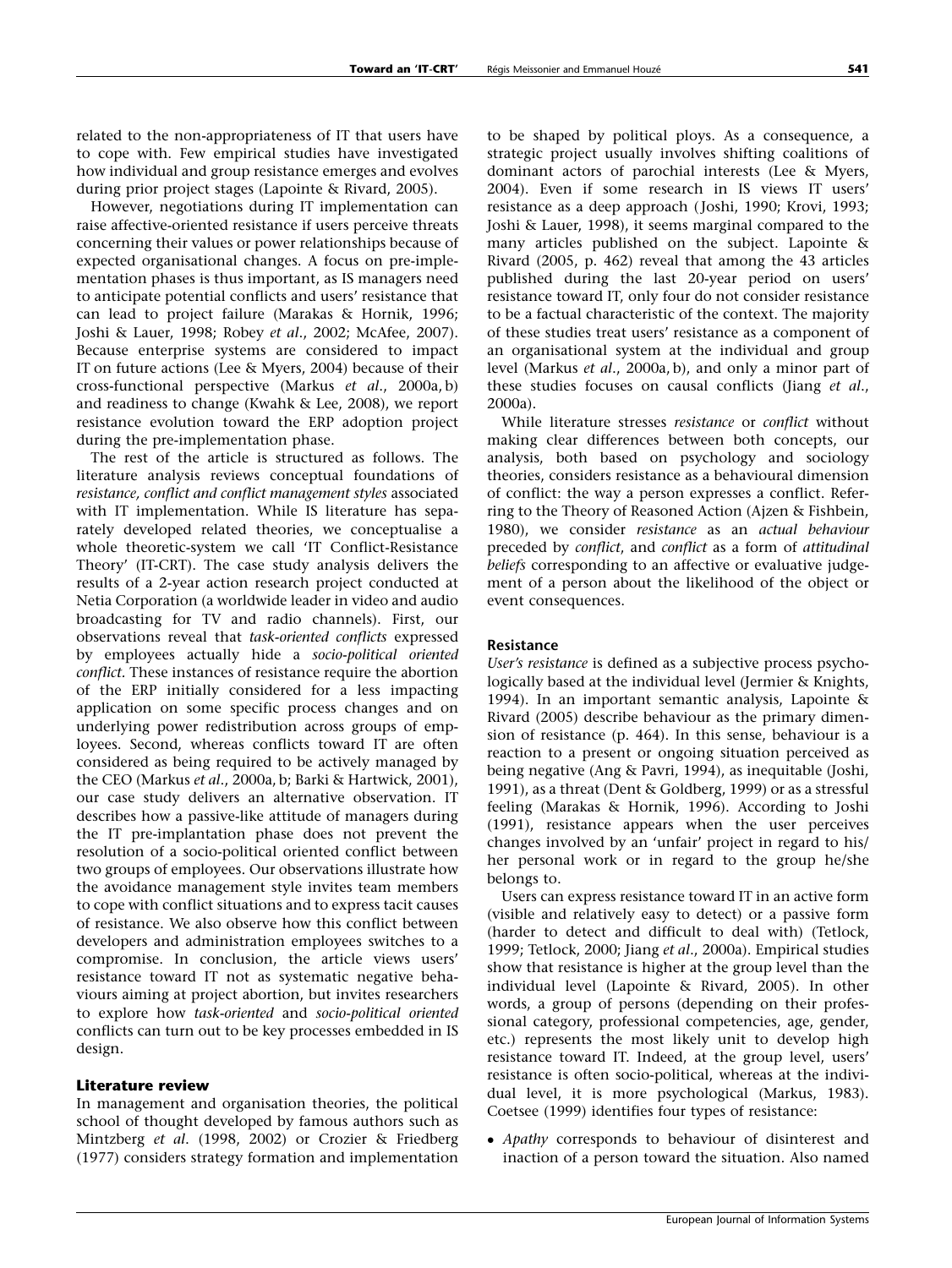'neutral zone', it represents the situation in which people are aware of changes, but their perceptions are neutral and their behaviours characterised by a sort of passive resignation. According to Coetsee, this situation represents a transitional state between resistance and acceptance.

- Passive resistance: a person adopts some behaviours aimed at slowing down changes and keeping the previous system (examples: voluntary delays in tasks to do, argumentation in favour of so-called advantages of existing rules and processes).
- Active resistance is considered as a 'constructive form' aimed at the improvement of the project (examples: expression of different points of views, negotiation about a consensus, accommodation).
- Aggressive resistance: users can resort to threats, blackmails, boycotts and all other actions whose objective is blocking the situation.

According to the author, these forms are not exclusive and should be considered as part of a continuum that encompasses, on the extreme, user acceptance and involvement. The way persons can behave toward an object can vary a lot. Some persons can accept changes involved, while others may reject them. In other words, persons can perceive differently the threats of a same object in function of the initial distribution of power (Markus, 1983) or established routines (Marakas & Hornik, 1996).

## Conflict

Conflict is defined as a disagreement of persons or groups of persons perceiving a situation as being inconsistent with their own interests (Boulding, 1963; Robbins, 1974; Putnam & Wilson, 1982; Hocker & Wilmot, 1985). While acts of resistance concern forms of behaviours, conflicts are about the object of resistance and perceived threats (Lapointe & Rivard, 2005, p. 467). Several definitions made in Organisational Science (Putman & Poole, 1987), Psychology (Thomas, 1992) or IS (Barki & Hartwick, 2001) consider three conditions of conflicts: interdependence, interference and disagreement. By itself, each condition cannot be considered as a sufficient condition. Conflicts are more dependent on overlapping.

- Interdependence exists when each party reaches a specific goal, at least because of the actions of the other party. In essence, interdependence is a structural condition for conflicts in a professional context because of respective consequences of the way the other party acts (Kumar & Dissel, 1996).
- *Interference* is a behavioural condition for conflict and occurs when one or several parties oppose the other party's attainment of its interests, objectives or goals. Interference thus represents the central behavioural node of any conflict (Barki & Hartwick, 2001, p. 198).
- *Disagreement* is a cognitive condition for conflict and corresponds to divergence of interpretations toward values, objectives, needs, methods, etc. Disagreement

refers to disputant behaviours and is considered as the central process associated with conflict (Wall & Callister, 1995).

While first and second properties sound like structural configurations associated with conflict, the latter deals with upward causes. At the individual level, a conflict can represent opposition to oneself (internal conflict), to other persons, groups of persons or to institutions (Thomas, 1992). According to Coser (1956), a conflict can be 'realistic' or 'unrealistic'. A 'realistic conflict' arises from a frustration of a specific demand, and ceases if the actors' demands are satisfied or if they can find alternative ways to achieve their ends. On the other hand, an 'unrealistic conflict' is the result from one antagonist's need to release tension; the conflict is an end by itself and there is no alternative to means.

At the group level (or intradepartmental level), conflicts can be task- (or process-) or relational-oriented (Deutsch, 1969; Pinkley, 1990; Jehn, 1995; Jehn & Bendersky, 2003). Conflicts about tasks or processes are issue-oriented, arising from differences between professional missions to be performed, whereas relational conflicts refer to personalised disagreements or individual disaffections. The former can be considered as differences of points of view rarely associated with negative emotions, while the latter can raise frictions and tensions, consequently affecting team performance (Jehn & Mannix, 2001). Research in psychology distinguishes this 'affective component' in two ways: a conflict can be 'intellectual' when persons focus on facts and thoughts involved, or 'emotional' when it is caused by feelings like jealousy, anger or frustration (Pinkley, 1990, p. 120).

At inter-group (or interdepartmental) level, Pondy (1967) identifies three types of conflicts among the subunits of formal organisations: (1) bargaining conflict that concerns interest groups in competition for scarce resources; (2) bureaucratic conflict between the parties to a superior–subordinate relationship; and (3) systems conflict about coordination issues among parties to a lateral or working relationship. Then, beyond task-related asymmetries (Walton et al., 1969), social and political 'subsystems' (Pondy, 1966) (about ideologies, values, power tensions, etc.) play a significant role in inter-unit conflicts. As consequences, obstacles to communication are considered to be main factors associated with this category of conflicts (Walton & Dutton, 1969), whereas frequent contacts (Nelson, 1989) or communication quality (Massey & Dawes, 2007) are observed as having a calming effect.

Conflicts associated with ERP implementation can encompass intra- and inter-department levels and mix several aforementioned dimensions. Our literature analysis in IS allows us to identify five different conflict types (see Table 1), which we aggregate as functions of their task vs socio-political orientation.

Conflicts about the system are about the IT design by itself, its functionalities and efficiency. These conflicts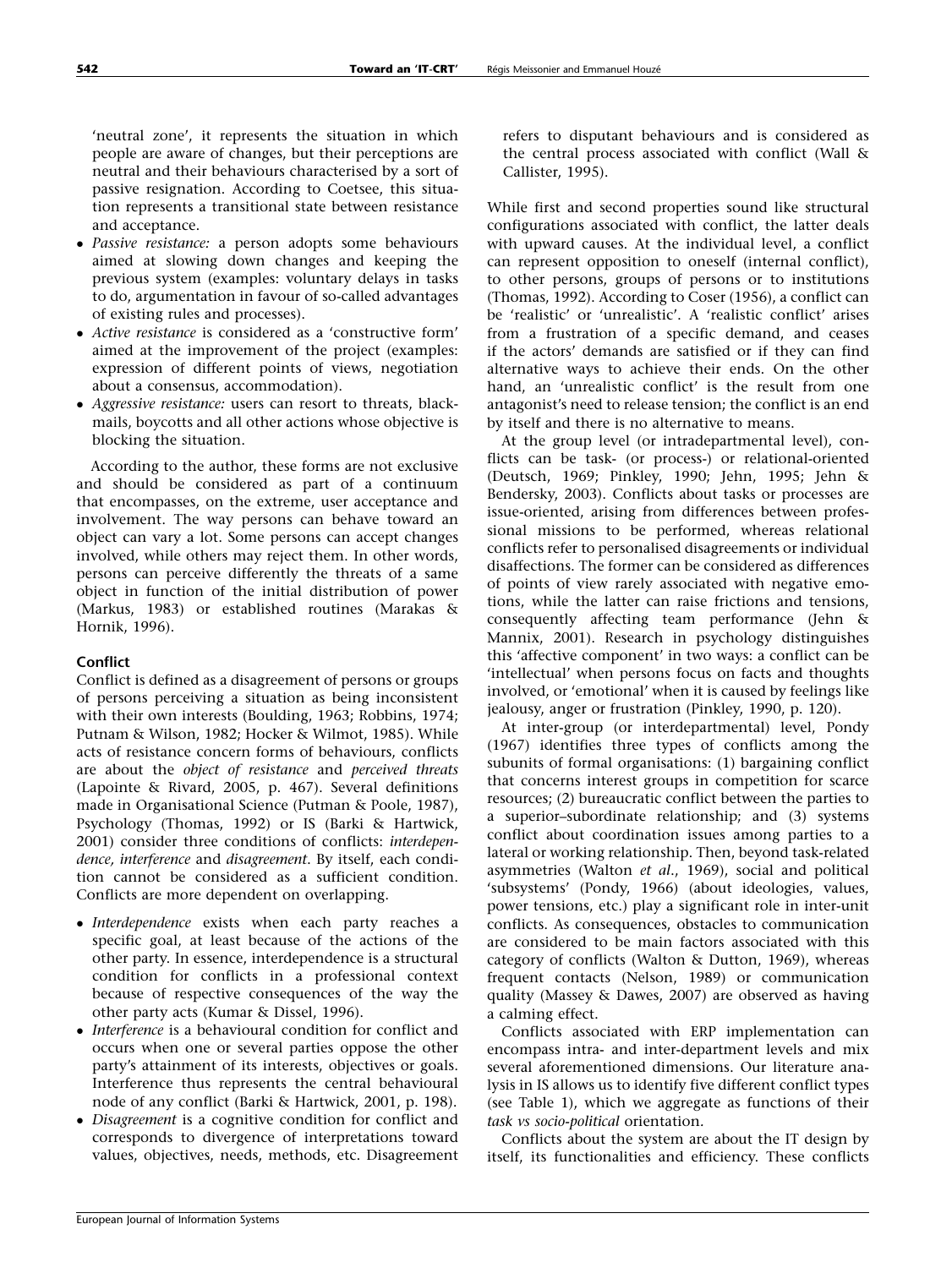| Conflict types           |                                                                                        | References                                                                                                             |
|--------------------------|----------------------------------------------------------------------------------------|------------------------------------------------------------------------------------------------------------------------|
| Task-oriented            | Conflicts about the system                                                             | Markus et al (2000a, b); Bernard et al. (2004); Walczuch et al. (2007);<br>Kwahk & Lee (2008)                          |
|                          | Conflicts about the definition and<br>the execution of tasks that users<br>must fulfil | Markus et al. (2000a, b); Besson & Rowe (2001); Robey et al. (2002)                                                    |
|                          | Conflicts about the new<br>professional skills required                                | Markus et al. (2000a, b); Besson & Rowe (2001); Newman & Westrup<br>(2005)                                             |
| Socio-political oriented | Cultural conflicts                                                                     | Besson (1999); Kohli & Kettinger (2004); Menard & Bernier (2004);<br>Wagner & Newell (2004); Leidner & Kayworth (2006) |
|                          | Conflicts due to a loss of power                                                       | Markus (1983); Hart & Saunders (1997); Besson & Rowe (2001);<br>Jasperson et al. (2002)                                |

Table 1 Conflict types associated with IT implementation

can be associated with the 'perceived ease of use' dimension of well-known acceptance models (Davis et al., 1989, 1992; Venkatesh, 1994), and are related to the attitude of individuals to use a new technology. Empirical research has provided useful observations about personal characteristics associated, such as readiness to change (Walczuch et al., 2007), personal competences and organisational commitment (Kwahk & Lee, 2008).

Conflicts about task definition and execution are caused by the way organisational processes have to be adapted or transformed to fit with IT process requirements (for example: how invoices and orders must be established, new data codification, signature validation process). These conflicts can be 'internally initiated' when users compare the way they achieve their tasks and perceive modus operandi and operational definitions (Besson & Rowe, 2001). They can also be 'externally initiated' because of the process constraints imposed by the IT to be implemented. For instance, ERP standard modules represent one of the most well-known conflict drivers because of 'best practices' imposed on employees without too much consideration of organisational specificities (Davenport, 1998; Markus et al., 2000a, b; Lim et al., 2005). This type of misalignment with organisational processes (Hsiao-Lan et al., 2005) is all the more important, as problems in Management Information Systems (MIS) are more about the ability of users to understand how they must carry out their new tasks than about the ability of the firm to manage change (Robey et al., 2002).

Conflicts about new professional skills deal with competences users must develop in order to be qualified for job transformations involved by IT (Markus et al., 2000a, b; Besson & Rowe, 2001). Accountancy is one of the most salient professional illustrations: before ERP implementation during the 1990s, an important part of daily work of these employees consisted of collecting, aggregating and synthesising a huge quantity of financial data. Enterprise applications dramatically change their assignments: being no more the ones who collect financial data, they are asked to interpret the information ex-post, in order to

make sense and recommendations to top managers (Bernard et al., 2004).

Cultural conflicts are psychologically based. They refer to ideology by which some people share beliefs and make sense of their worlds (Trice & Beyer, 1993). Firm subunits may have their own subculture varying in their ideological content (Stewart & Gosain, 2006). In IS, value conflicts may arise from inconsistency between cultural principles of users or groups of users and the perceived underlying strategic objectives assigned to IT implementation (Leidner & Kayworth, 2006). Several empirical studies (Besson, 1999; Kohli & Kettinger, 2004; Bhattacherjee & Hikmet, 2007; Bhattacherjee et al., 2008) reveal how these conflicts can arise in the hospital sector. For example, Besson (1999) observes that financial control allowed by the ERP regarding hospital activities is perceived by medical employees to be an attempt of a market-based activity inconsistent with fundamental principles of health public services. The empirical analysis of Wagner & Newell (2004) reveals complementary observations according to which ERP can be problematic for organisational subcultures because mandating one epistemological position through the software design is based on 'best practices'.

Power conflicts concern the way hierarchical authorities, autonomies and capabilities of influence of employees and management are likely to be redistributed after IT implementation. Power conflicts among managers are also sometimes referred to as governance conflicts or leadership conflicts (Besson & Rowe, 2001). Research in IS challenges understanding of IT development and implementation deviations by pointing out intricacies due to power influence exerted by actors (Markus, 1983; Davis et al., 1984; Markus & Bjorn-Andersen, 1987; Jasperson et al., 2002; Avgerou & McGrath, 2007). On the one hand, IT can give more power to key users by allowing them to use real time data access to functionalities (Davenport, 1998); on the other hand, IT can reduce the autonomy of employees (Markus, 1983). Despite hierarchical monitoring supported by IT, power losses for employees may be caused by more interdependencies with colleagues. For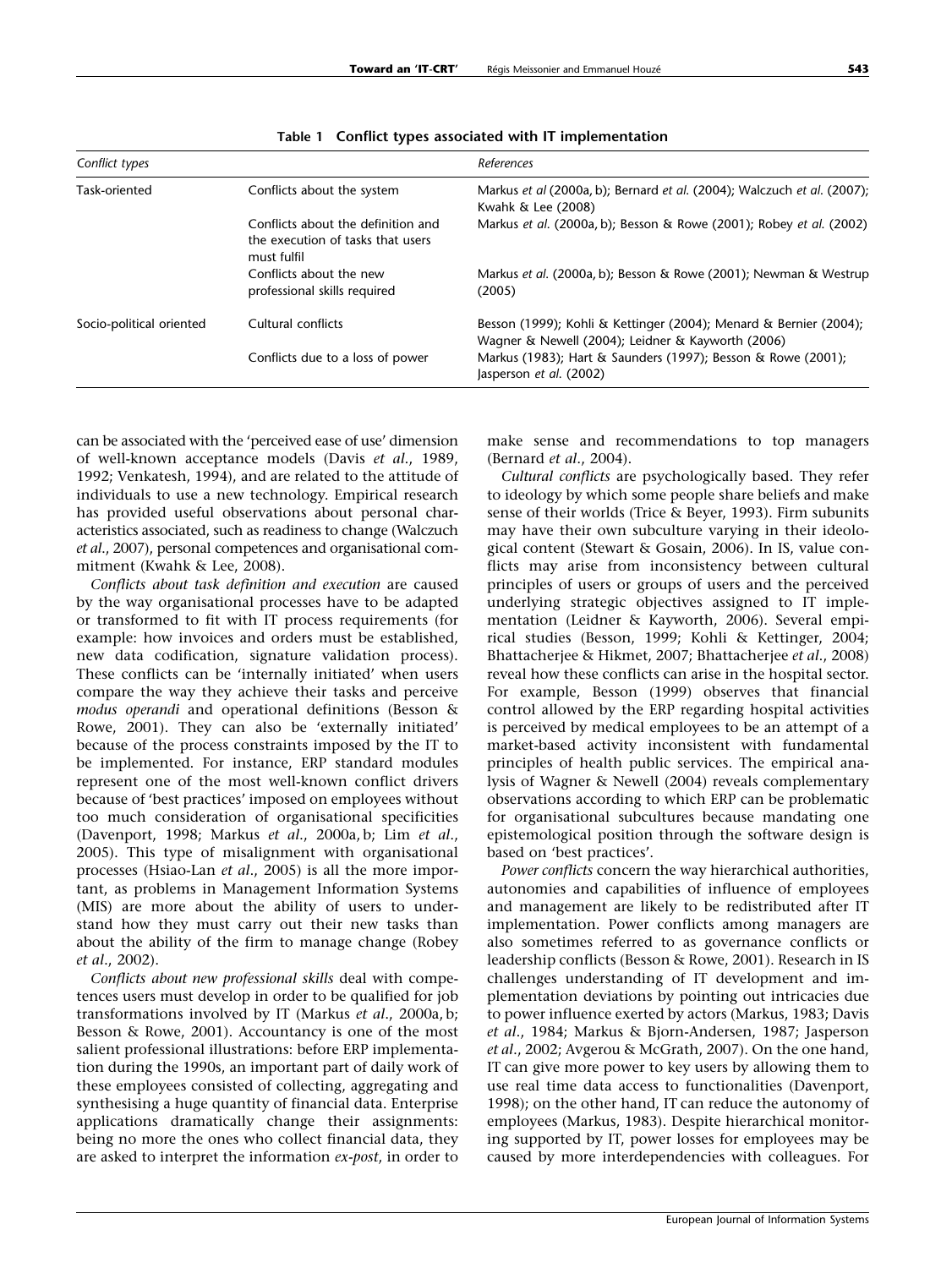instance, in civil engineering project management, ERP implementations change the way main actors (project supervisors, architects, electricians, plumbers, etc.) collaborate (Gilbert & Leclair, 2004). Formerly, they did not have to communicate to colleagues the details of calculations on which their analyses were based. The integration of processes associated with IT looks like a management of interdependencies (Rockart & Short, 1995) by which an actor becomes a prescriber for his colleagues. As a consequence, the political perspective in terms of power distribution misfit appears to be primarily applicable for cross-functional IS (Markus, 1983) like enterprise systems.

Actually, conflict types are not exclusive, as they can occur simultaneously and have mutual influence. For example, Munster (2007) analyses the presence of simultaneous inter- and intra-group conflicts and observes that when the intra-group contest becomes less decisive, there are more inter-group conflicts. According to the avoidance theory (Knowles & Linn, 2004), a person can be simultaneously for and against change. For instance, somebody is likely to have a task-oriented acceptance of an IT project and, at the same time, a sociopolitical conflict by perceiving some unfair threats and abuses. Thus, resistance turns out to be a complex behavioural process. Manifest conflicts in organisations result largely from value, power or status factors that originate outside the particular lateral relationship under consideration or which antedate the relationship (Thompson, 1960; 1961; Walton et al., 1969). In the same vein, MIS literature based on the interaction theory (Joshi, 1992) suggests that the fundamental reasons of resistance toward IT systems are not the ones expressed about the system, nor personal characteristics, but users' perceived values and social content gain or loss before/after system implementation (Kendall, 1997; Jiang et al., 2000a). Indeed, advocating system inconsistencies or organisational misalignment is probably a more comfortable resistance strategy than the one consisting of expressing underlying individual sociopolitical challenges. In this research, we assume that users having socio-political oriented conflicts related to IT projects are likely to use a bypassing strategy and to express only task-oriented conflicts. Following this reasoning, we formulate the following research proposition:

Proposition 1: Task-oriented conflicts expressed toward IT to be implemented may hide socio-political oriented conflict.

## Conflict management styles

IT projects can rarely be properly completed without implications of the CEO. Often, top managers appear as 'sponsors' of the project in order to promote its credibility toward employees (Davenport, 1998; Markus et al., 2000a, b). A CEO should be able to balance the choice that must be made between satisfaction of individual expectations and the general objectives of IT projects. Sillars (1980) distinguishes three common conflict resolution approaches: The integrative approach aims to identify and achieve outcomes perceived as satisfactory to all team members. The distributive approach tends to assert outcomes that favour some persons only. The avoidance approach concerns managers not intervening in the conflict and relying rather on the team capability to self-resolve the conflict.

Burke (1970a, b) identifies five different management styles concerning conflict resolution. These conflict resolution modes have been validated and used in many management and IS projects (Marciniak, 1996; Barki & Hartwick, 2001), as well as virtual teams (Kankanhalli et al., 2006). We decided to adopt these five conflict resolution styles (see Table 2).

Previous studies have demonstrated the preference of IT users toward collaborative resistance management methods in opposition to direct management methods imposed by managers (Robey & Taggart, 1981; Ives & Olson, 1984). According to Montoya-Weiss et al. (2001), integrative and distributive approaches appear to facilitate team performance, whereas the avoidance approach seems to hinder it. In her longitudinal study of 24 IT projects Marciniak (1996) found that the avoidance approach was inefficient and ineffective. However, she also noted that when the stakes were not so important, this management style could be recommended. In their empirical analysis conducted on IS staff and future users of 162 IS projects,

| Integrative<br>approaches         | Problem solving | Managers identify conflict causes and solve them by looking for an optimal solution. Problem-solving<br>occurs when managers try to fully satisfy the concerns of all parties.      |
|-----------------------------------|-----------------|-------------------------------------------------------------------------------------------------------------------------------------------------------------------------------------|
| Compromise                        |                 | This occurs when there is no optimal solution to the conflict. Managers try to reach a consensus by a<br>solution perceived as satisfactory by each party.                          |
| <b>Distributive</b><br>approaches | Asserting       | Authoritarian decisions are made and imposed by managers to all parties. The conflict is considered as<br>a win/lose situation.                                                     |
|                                   | Accommodating   | Managers give up their preferences and satisfy parties' claims. Accommodating occurs when the<br>priority for managers reduces the conflict.                                        |
| Avoidance approach                |                 | Managers do not intervene in the conflict and hope for the self-resolution of the conflict. Avoidance<br>occurs when managers prefer letting parties find a solution by themselves. |

Table 2 Management styles of IT resistance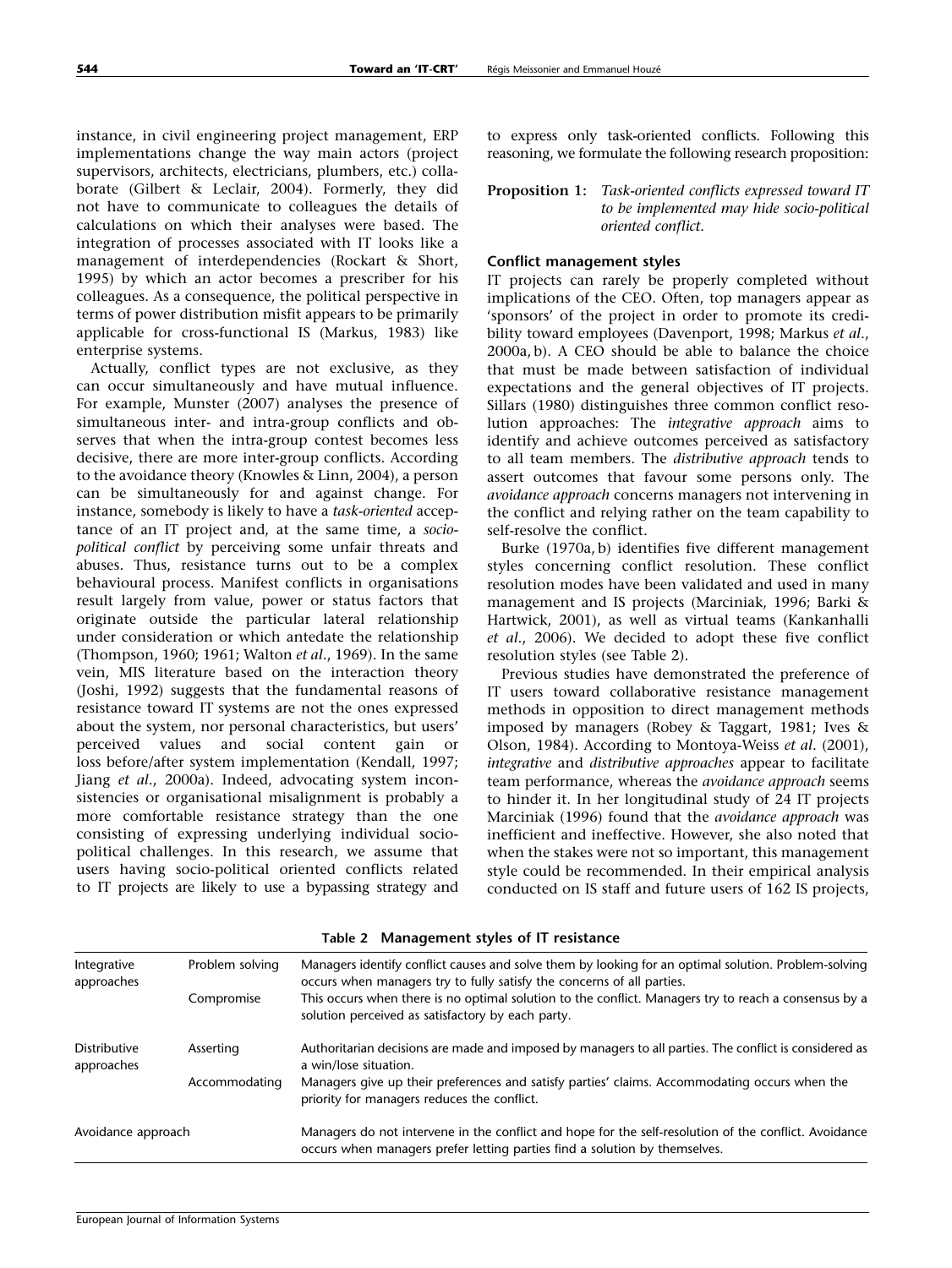Barki & Hartwick (2001, p. 218) observed asserting mode and avoidance management as being associated with negative results in terms of interpersonal conflict solving. In other words, the two most opposed styles were considered to be inefficient techniques.

At the same time, the authors indicate that negative emotions involved by interpersonal conflicts are not only negative experiences, but negatively affect IS project outcome and remain pervasive, even when properly resolved (op. p. 220). However, resistance management styles cannot be considered to be exclusive. MIS literature shows that in function of the project budget, the delays, the evolution of employee perspectives, etc., project managers are likely to change their style several times during the project duration. For instance, Gibson (2004) describes how during an ERP implementation project at Dow Corning corporation, resistance management style evolved from an 'improvisation approach' to 'big bang' assertions. To a large extent, IS literature invites managers not to remain passive (Leidner & Kayworth, 2006, p. 381) and to solve users' resistance by identifying conflict situations in order to prevent a project from evolving negatively. Similarly, some empirical studies observe conflict situations that are selfmanaged by team members to be linked to conflict reduction (Kankanhalli et al., 2006) or team performance improvement (Jehn & Mannix, 2001). In other words, there is no evidence that, depending on the context, a management style relying on teams' self-ability to resolve resistance would not be suitable. Because these observations have been limited to task-oriented conflicts, we expand the corresponding assumption to socio-political oriented conflicts.

## Proposition 2: Avoidance management style can produce positive results in the case of socio-political oriented conflict.

Our literature analysis, based on psychology and sociology theories, puts forward some relationships between resistance and conflict, whereas IS literature separately develops related theories. Simply contrasting and comparing both concepts would reinforce this 'isolationist tendency'. Instead, we propose an integrative approach articulating resistance and conflict related to IT implementation as a comprehensive theoretic system. We call it 'IT Conflict-Resistance Theory' (IT-CRT), for which the main considerations can be summarised as follows:

- Acts of resistance indicate the way conflicts are expressed. In this sense, resistance is a behavioural dimension, whereas conflicts are indicative of attitudinal beliefs toward IT to be implemented.
- Conflict types related to IT are not exclusive and can overlap.
- Users may resist IT implementation by expressing only one part of the related conflicts.

- One challenge for managers is adopting conflict management styles enabling identity of non-expressed parts of the conflicts.

This IT-CRT served as a theoretical basis for the action research conducted at Netia corporation. At the same time, the practical settings facilitated informing theory. This cyclical action research explores employees' resistance and conflict situations that were behind the preliminary phase of ERP implementation when managers decided not to intervene.

## Case description

Netia is a French corporation and one of the worldwide leaders in broadcasting (40 countries covered). Its customers are TV channels and radios such as BBC, ABC, Rai uno, Canal +, France Télévision, etc. Created in 1993, the company employs 100 persons spread over two sites in France and several subsidiaries abroad (Amsterdam, Liège, Rome and New York). The firm is an IT service agency dealing with development of audio and video data digital solutions. Apart from IT development, Netia offers implementation management services (consulting, process analyses, engineering, training, maintenance and evolution of audio and video data digital solutions). The firm has two types of IT people: those in the core business of the firm and those in the IT dept (support process). The IS of Netia have been developed progressively by ad hoc initiatives. These isolated and independent developments have involved a lack of data coherence as well as an excessive growth of applications. Consequently, many employee tasks were dedicated to re-typing data in order to feed all redundant applications implemented to respond to local needs. For example, the finance department developed a set of Excel macros to partially deal with SAGE accountancy software. Each process (order forms, delivery forms, etc.) corresponded to a data entry for one or more shared Excel files (on the server there is a file for the order forms, another for the clients, another for prospects, etc.). The IS was structured around a huge quantity of office files from which data were manually extracted and aggregated into other files to produce the performance indicators required by managers. Thus, a loss in productivity was raised because of repeated data entries and redundant procedures. The lack of IS integration was also highlighted by data access problems. For example, the project coordinator did not know the status of customer orders in progress. He had to contact the logistic department manager who had to browse the SAGE database to communicate needed information. Transaction histories were dispersed throughout several isolated applications and purchase tracking was hazardous to carry out. Customer invoices were not automatically triggered by a delivery note, and the logistic staff had to find the account number in a shared Excel file in order to edit the invoice.

Due to these inconsistencies, administrative employees asked for the implementation of an ERP to ensure a more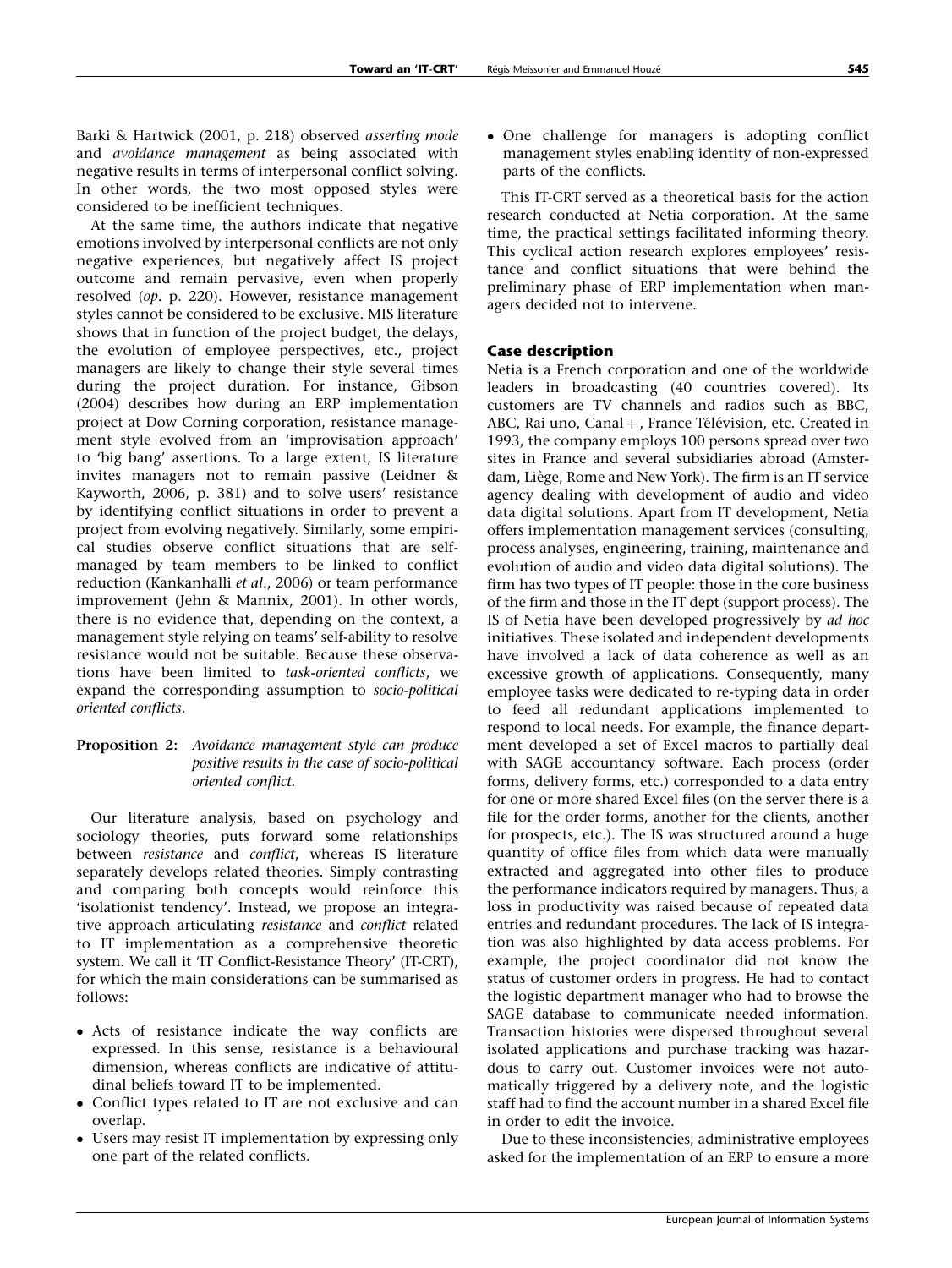coherent and efficient management of daily tasks. The solution of one of the leader editors was to select and implement three modules: accounting, customer relationship management and Human Resource (HR) management. However, the project was suspended because the computer department employees were opposed to this ERP system solution. Several meetings, self-organised by partisans and non-partisans of the projects, turned out to be unsuccessful, and a conflict between the two categories of employees arose. Thus, this case study was consistent with our research objective and represented an opportunity to observe how acts of resistance were likely to evolve when depending on choices and decisions to be made regarding the ERP implementation.

#### Research design and results

In general, conflicts in organisations evolve over time, which justifies the higher adequacy of process analysis over static analysis (Jehn & Mannix, 2001, p. 239). Because our research propositions were difficult to access in a quantitative manner, qualitative analysis was deemed particularly appropriate for examining resistance and conflicts toward IT project during the pre-implementation phase. First of all, to evaluate the ability of users' groups to solve the conflict by themselves or to find a compromise, we had to find a firm whose managers adopted an avoidance management style. There was interest in using a single case delivering an illustrative story (Benbasat et al., 1987). At the same time, one risk of such a 'self-managed conflicting situation' was having to deal with a 'dormant project' and long stagnation periods before observing any significant behavioural evolutions. In other words, we needed a research configuration that allowed us to stimulate the project in order to observe how conflicts evolved that depended on the solutions proposed to users and employees.

For all these reasons, we decided to use an 'action research' method to analyse the selected case study. While some authors consider action research to be positivist (Clark, 1972; Klein & Myers, 1999, p. 69; Pare, 2004), usually the methodology is seen to imply an alternative conception of scientific criteria (Susman & Evered, 1978, p. 594) and is presented as a critical or interpretative social research method (Klein & Myers, 1999) that is ideally suited to the study of technology in its human context (Baskerville & Wood-Harper, 1996, p. 235). Although previous action research publications have been extremely rare in major North-American academic reviews (Orlikowski & Baroudi, 1991), the method is now popular and largely accepted in IS research (Baskerville, 1999; Baskerville & Myers, 2004).

Additional motivations to use action research methodology were linked to the characteristics of Netia Corp. Indeed, the company was eager for recommendations on IS project management from a research point of view. Moreover, the firm was medium-sized and had a short budget concerning this project and could not afford to buy the services of a consulting agency. Even if other methods could have been used to analyse our research object in its natural context, action research was the most appropriate because of its interventionist approach dedicated to the development of knowledge useful to research and practice (Susman & Evered, 1978). Researchers can exploit empirical data collected that are relevant to their publication activity, and practitioners can take advantage of researchers' recommendations or experimentations. Indeed, action research considers that it is unhelpful to study a real-world problem without assisting its solution (Lindgren et al., 2004, p. 441).

However, several action research methods exist and provide a portfolio of different techniques used in IS research. In their review on the pluralistic forms by which the methodology has been used in IS research, Chiasson et al. (2009) make the distinction between the research dominant approach and the problem-solving dominant approach (p. 39–41). The research dominant approach focuses on theoretical ideas that inform one or more problemsolving situations. Researchers who use this approach posit that IS theory can inform the class of problems with which the organisations studied are confronted. As a result, problem-solving activities are used to confirm or invalidate the applicability of theoretical knowledge related to the practical problems analysed. Here, some comparisons could be made with a hypothetical deductive approach of empirical analysis. Conversely, the problem-solving dominant approach could be viewed as more explorative in the sense that it focuses on insights that can be induced from problem-solving activities. After the problem of the firm studied is resolved, researchers use data issued from their problem-solving activities to compare and contrast with existing IS theories, or to develop new theoretical knowledge in later-stage research activities. Thus, our investigation at Netia appears more like a problem-solving dominant than a research dominant approach.

When we started our action research mission, we had no idea about preconceived hypotheses that could have been formulated to assume the causes of the conflict with which the firm was confronted.

A first challenge for us was to understand why some employees had disapproved of the ERP project, since they were not apparently directly concerned by its use. To avoid any potential conflicts over each party's contribution and role, an agreement specifying the responsibilities of the researchers toward Netia was concluded with the CEO (two co-fundholders of the company). According to this agreement, researchers were expected as a source of recommendations about the solution to implement. The firm did not have to allocate any specific financial or material resources. On the other hand, managers agreed to allow researchers to use data collected for academic publications. Our investigation lasted over 2 years, during which time we were involved with the project team (five Netia employees: three from administration departments, and two project managers of the Computer Department) as 'external experts' on the base of 1 day of work per week.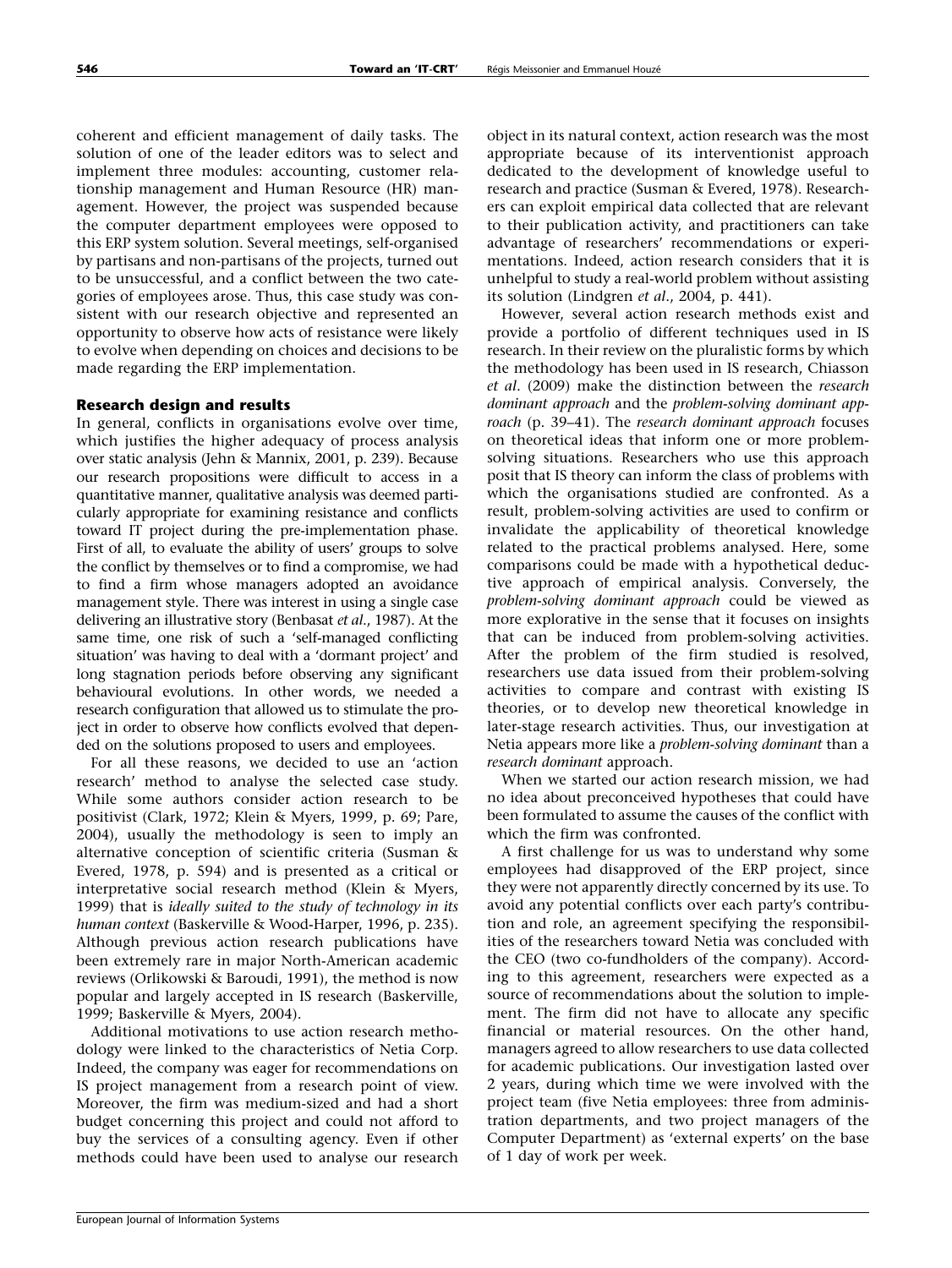**Toward an 'IT-CRT'** Régis Meissonier and Emmanuel Houze<sup>\*</sup> 547

Among the portfolio of action research methods, the research design of Susman & Evered (1978) is one of the most widely adopted in social sciences (Davison et al., 2004; Lindgren et al., 2004, p. 441). The authors consider (p. 588) the method to be a cyclical process in five steps: diagnosing which consists of identifying the firm problem to solve, action planning of alternative course actions to solve the problem, action taking corresponding to a course of actions selection, evaluating the consequences of actions and specifying learning of general findings induced from the cycle. The overall process of our action research followed an iteration of three cycles (see details in Table 3) corresponding to key steps of the IT pre-implementation phase.

Our investigations at Netia ended when the selected application was installed on the server. At a meeting a few months later, it was reported that the new IS of Netia was now considered as being properly used and that initial conflicts were considered to be resolved. Thus, we found it suitable to stop our iterations because additional investigations beyond this point would not have provided further insight into understanding conflict resolution during the pre-implementation phase.

When we started our investigation at Netia, a first preoccupation of the CEO was to address resistance expressed toward the ERP project. Indeed, the firm had failed formerly to implement other business IT solutions, and top managers were quite disillusioned concerning the new conflicting project. Moreover, a paradox concerned the business activity of the firm, that is, Netia was a high-tech medium-sized corporation whose core activity was IT application development. In other words, the firm tended to be unable to implement applications comparable to the one it was developing and selling. Our research project was a 19-month collaborative study with Netia corporation, especially with the CEO and the IT project team. The three cycles of result iterations presented needed to be considered as an a posteriori articulation constructed from the key project phases observed. All data collected were collaboratively debriefed and discussed in several sessions involving both researchers and Netia managers. Table 3 presents a global synthesis of our research action, based on Susman and Evered design (1978).

## Cycle 1

**Design** The objective of the first cycle (January–November 2005) at Netia was to identify explicit and tacit conflicts related to the ERP implementation project. This problemsolving dominant approach (Chiasson et al., 2009) was explorative and consistent with thematic analyses in which codes were constructed inductively (Boyatzis, 1998). Even if the overall activity of the firm was highly technological, an understanding of different subcultures was important in order to study IT implementation (Leidner & Kayworth, 2006, p. 358). It was relevant to analyse how the co-existence of subcultures had influenced conflict situations that involved the IT project rejection. Among sources used, a brainstorming session with key actors associated with the project (11 persons from most of Netia departments) was expected to categorise conflict items in function of their influence level toward the ERP implementation and subcultures. In line with our literature analysis, we focused on concerns expressed toward the system as a potential way to identify underlying socio-political oriented conflicts.

In terms of action taking, researchers here played a role of animators using the 'change session' method of Kourilsky (2008). On the flip chart, each department manager had to draw a process map of the activity for which he had the responsibility and to self-evaluate processes that needed to be improved. On the basis of the documentation formerly delivered by the ERP editor solicited, the animator stated on a flip chart the changes involved by the ERP, the advantages and drawbacks. Then all participants were asked to evaluate in which respect the project was in line with the self-evaluation that the employee had made. During this time, the second researcher noted the comments, discussions and nonverbal attitudes of participants. This data analysis allowed the identification of several task-oriented conflicts across Netia departments but failed to get a consensus on the blocking ones. Indeed, we perceived team members as being reluctant to collectively evaluate the influence of each resistance category; some were specific to a group of employees and associated with their professional culture. Later, we understood that collectively mentioning this resistance as the 'bottleneck' of the ERP project was partly perceived as indirect 'denunciations' of some colleagues.

Despite the misconceptions, this brainstorming session allowed us to identify two main categories of employees opposed to the IT project: the computer department employees on one side (developers and project managers) and administrative employees on the other side (accounting, finance, logistics and sales departments). As another action taking, we conducted eight semi-directive interviews a few weeks later with key employees of firm departments initially invited to the brainstorming session (see Table A1). In order to reduce biases inhibiting the readiness of respondents to talk about the resistance of the group to which they were opposed, interviews were also conducted with administrative employees and computer department employees separately.

The interview grid used was conceived with reference to the key risk factors revealed by the literature on ERP and IT implementation (see Table A2). The interviews were realised in a one-to-one interaction with an anonymous format of response gathering. During the first part, employees interviewed were asked to select on the grid the factors they considered as explaining resistance of the ERP implementation. In the second part, we asked them to explain the causes they perceived as being associated with the ERP implementation project. Interviews lasted around 90 min approximately and were audio-tape recorded in order to avoid potential biases of only one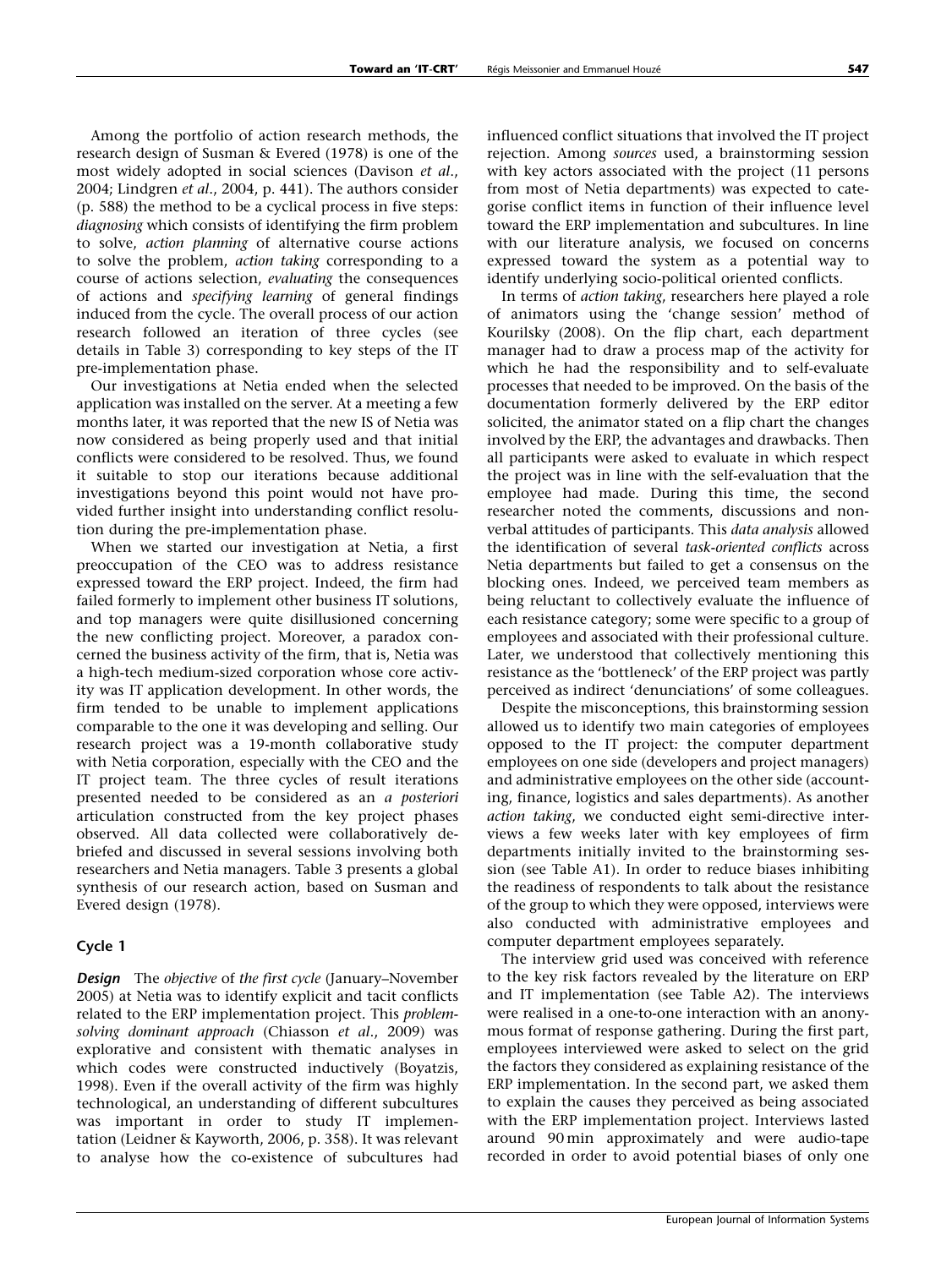|                         | Cycle 1 over 11 months                                                                                                                                                                                                                                                                                                                                                             | Cycle 2 over 2 months                                                                                                                                                                                                                                                                                                                     | Cycle 3 over 6 months                                                                                                                                                                                                                                                                                                                                                                                                        |
|-------------------------|------------------------------------------------------------------------------------------------------------------------------------------------------------------------------------------------------------------------------------------------------------------------------------------------------------------------------------------------------------------------------------|-------------------------------------------------------------------------------------------------------------------------------------------------------------------------------------------------------------------------------------------------------------------------------------------------------------------------------------------|------------------------------------------------------------------------------------------------------------------------------------------------------------------------------------------------------------------------------------------------------------------------------------------------------------------------------------------------------------------------------------------------------------------------------|
| Diagnosing              | Objective:<br>Identifying explicit and tacit resistance<br>and conflicts toward the ERP<br>implementation project.                                                                                                                                                                                                                                                                 | Objective:<br>'Go or no go decision' to make about<br>the ERP implementation.                                                                                                                                                                                                                                                             | Objective:<br>Evaluating resistance toward the new<br>IT solution selected (Genesys software).                                                                                                                                                                                                                                                                                                                               |
|                         | Sources:<br>Existing documentations on the ERP<br>project.<br>One brainstorming session.<br>Eight interviews.<br>Informal communications.                                                                                                                                                                                                                                          | Sources:<br>Academic literature.<br>One meeting with the CEO.<br>One meeting with the project team.<br>Professional IT documentation.                                                                                                                                                                                                     | Sources:<br>Professional offerings provided by<br>editors solicited.<br>Direct observation.<br>Informal meetings and discussions with<br>the CEO and the project team.                                                                                                                                                                                                                                                       |
|                         | Data analysis:                                                                                                                                                                                                                                                                                                                                                                     | During interviews and direct observations, verbal and non-verbal communications were noted by each researcher separately.<br>Data were collaboratively debriefed and discussed in several sessions involving both researchers and Netia managers.                                                                                         |                                                                                                                                                                                                                                                                                                                                                                                                                              |
| Action<br>planning      | Alternative courses of actions were<br>planned with Netia CEO:<br>• Analysis of Netia subcultures.<br>• Identifying task and socio-political<br>oriented resistance.<br>• Estimating modules associated with<br>resistance.                                                                                                                                                        | Risk analysis based on Iversen et al.<br>(2004) method.<br>Process analysis for a new IT project<br>definition.                                                                                                                                                                                                                           | Analysis of editors' commercial<br>propositions.<br>Observation of resistance evolution.                                                                                                                                                                                                                                                                                                                                     |
| Action<br>taking        | A 'change session' organised with key<br>actors associated with the ERP project.<br>Individual interviews of key employees<br>initially invited to the 'change session'.                                                                                                                                                                                                           | 'No go decision' concerning the ERP.<br>Definition with the CEO of prioritising<br>strategies according to the risk analysis.<br>New IT project definition.<br>Writing of a bid book.                                                                                                                                                     | Comparisons of commercial<br>propositions of targeted editors.<br>Organisation of a demonstration<br>meeting with the selected editor and<br>Netia employees.<br>Delivery of the documentation<br>specifying new process map to adopt.                                                                                                                                                                                       |
| Evaluating              | Task-oriented resistance was evaluated<br>during the 'change session'. Participants<br>self-evaluated processes that ought to be<br>improved and how the ERP project was<br>perceived as in line with these expected<br>improvements.<br>Socio-political oriented resistance was<br>evaluated during individual interviews<br>by assessing verbal and non-verbal<br>communication. | CEO had to estimate the level of priority<br>of the ERP implementation compared to<br>the social climate challenge for Netia.<br>Administrative employees had to<br>evaluate if their main expectations were<br>satisfied by the new project definition.                                                                                  | Researchers evaluated employees'<br>attitudes toward this IT solution by<br>direct observation during the<br>demonstration session.<br>The project team evaluated the<br>consistency of the application to the<br>bid book by interactive discussions<br>during the demonstration and<br>additional conversation with Netia<br>managers.                                                                                     |
| Specifying<br>learnings | Two categories of employees opposed<br>to the ERP project: administrative<br>employees vs computer department<br>employees.<br>Seven categories of conflicts (see Table<br>A3). Beyond task-oriented conflict, a<br>power-oriented conflict appeared as the<br>'bottleneck' and related to the 'human<br>resource' (HR) ERP module.                                                | The new scope of the IT project has been<br>focused on accounting and customer<br>management. HR management module<br>was eliminated from the project<br>perimeter.<br>ERP solution aborted because being<br>badly perceived by the computer<br>department employees and replaced by<br>an application considered as 'less<br>impacting'. | Main process changes required by the<br>application concerned accountancy,<br>treasury, sales force and customer<br>support.<br>The application was to be used only by<br>administrative departments and not<br>impacting the way computer<br>department employees autonomously<br>managed their activity.<br>The observations confirmed the<br>'bottleneck conflict' was socio-political<br>oriented and not task-oriented. |

## Table 3 Research process and synthesis of results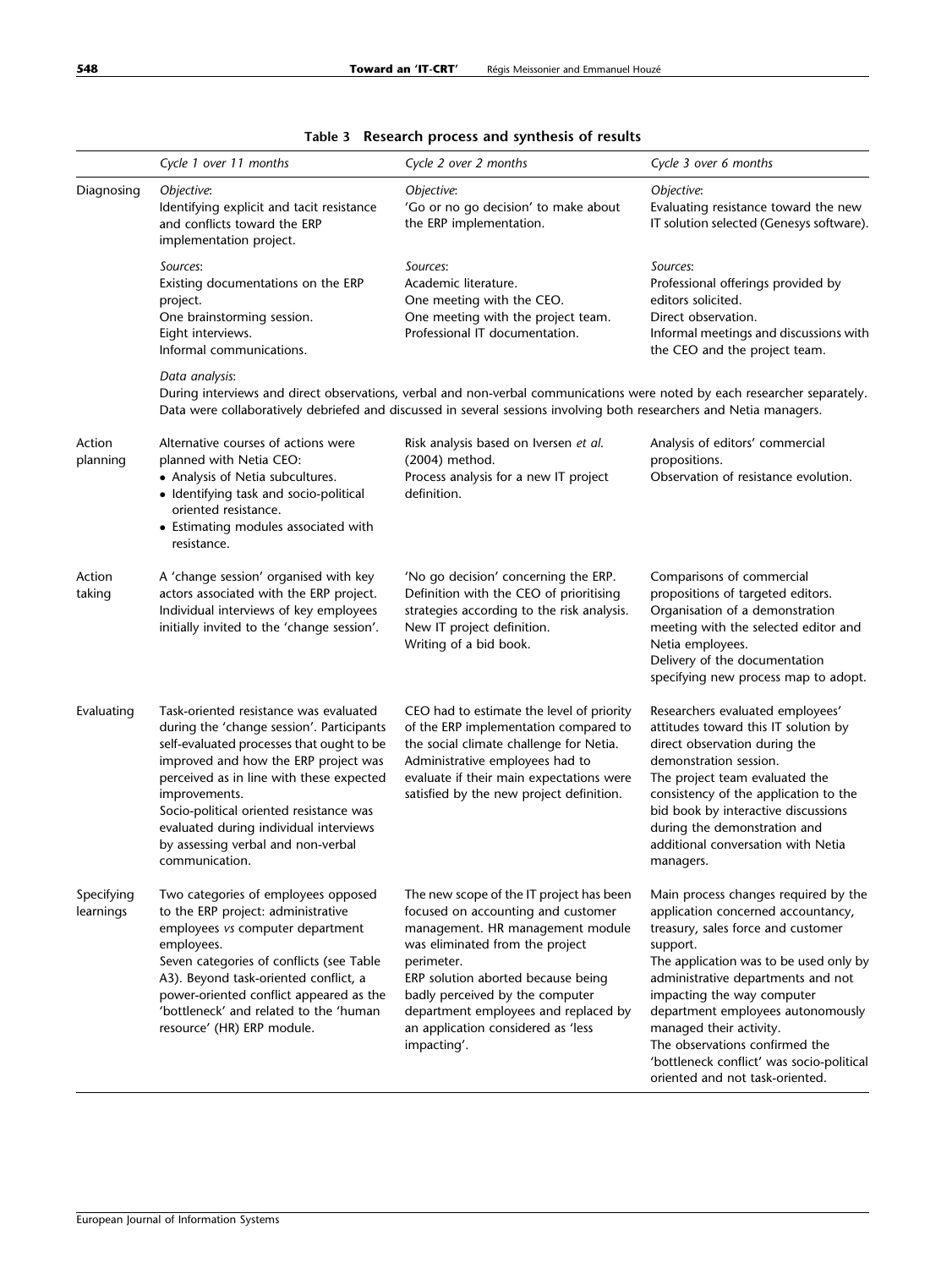interviewer data interpretation. We completed this analysis by several formal and informal meetings with key actors of Netia. We partially used Weft-Qda software to analyse and synthesise codes and data collected. Although the expected ranking of resistance factors was not established, we succeeded in permitting both opposed categories of employees to hint at blocking resistance associated with the ERP project. Seven categories of causes emerged from interviews and were coded and aggregated according to the five sub-dimensions of the task vs sociopolitical oriented conflict dialectic (see Table A3). An unexpected category of conflict emerged from both categories of employees regarding the passive attitude of the CEO toward the project and the conflict situation.

Results The data collected during the first cycle (especially during the initial brainstorming) allowed, as specifying learning, the identification of two distinct groups of employees opposed to the ERP project. The 'partisans' group' (15 persons) was composed of administrative employees from accounting, finance, logistic and sales departments, of which most had graduated from Business Schools, and had no experience of high-tech activity before being employed at Netia. Their activity was focused on commercial and managerial effectiveness. The ERP project was the initiative of one manager of this group, and expectations concerning business improvement were shared by the rest of the group. The 'detractors' group' was undersized (eight persons) and was composed of only computer department employees (developers, designers and project managers), all of whom had graduated from engineering schools and had a strong culture on data processing that focused on efficiency of IT application development. Most of the employees were members of open source communities. Their expertise in IT conferred upon them a sort of non-official authority about applications that could be considered as being technically suitable (regarding interfaces with existing applications, userfriendliness of the application design, etc.), and their approbation was considered as a necessary prerequisite to any IT implementation.

The conflict situation between the two groups was consistent with prior studies that showed that cultural differences within organisations tend to influence contrasting interpretations of IT to be developed (Dube, 1998; Ngwenyama & Nielsen, 2003) or to be adopted (El Sawy, 1985; Robey et al., 1989; Cabrera et al., 2001). We identified two categories of task-oriented resistance expressed by the 'detractors groups'.

Conflict regarding the system. The ERP application that had been presented was poorly perceived from a technical point of view, that is, the system design showed main criticisms to be about interfaces and screen captures of the ERP. These complaints were essentially formulated by two designers. The following declarations were recorded during the brainstorming session:

ERP libraries are not standard libraries of the operating system. For instance, keys, text zones, forms, etc. were recoded. As a consequence, interfaces are specific and not harmonized with those classical software users are used to. Moreover, this sort of 'reinventions of the wheel' involve over-sized softwares to be installed and to be loaded both on the server's side and client's side. (A developer)

As for me, I prefer the way the applications we develop are designed. Our softwares are considered as very 'sexy' by customers whereas they are very sophisticated. Indeed, we succeed into developing graphical and visual interfaces allowing users to intuitively understand the way the application must be used. (A designer)

The ERP presented looked like 'smokestacks' with plenty of keys and drop lists. Users were forced to do anything with the mouse. Several functions could not be activated with shortcuts. So, if they do no not have a mouse, they cannot do anything .... (A designer)

I have been very surprised when browsing a few web pages generated by the ERP. I checked if the pages were identically displayed with Internet Explorer and Mozilla. Some objects were depreciated with Mozilla. Then I browsed the HTML source code. Actually, the pages were not W3C validated! I thought to myself, how such a several thousand Euros' software cannot be consistent to such fundamental standards? (A developer)

Conflict about new professional skills required regarding the way the ERP needed to be implemented and maintained on servers was addressed mostly by two project managers. The following declarations were recorded during the brainstorming session a few moments after the aforementioned resistance:

For ages, our database has been a Sage database. Suddenly there was question of implementing an ERP and migrating all data storage on an Oracle or an SQL server database. Initiators of the project totally neglected the difficulties, and the time required to carry out such a migration. Why implementing an ERP not able to communicate with the existing Sage database? (A project manager)

Moreover, implementing the ERP asked us to develop new abilities for managing the new database on our server. Anyway, even if maintenance service was planned with the editor, I know how this sort of options would have been avoided. Indeed, any-time a technical problem would have occurred, the editor would have billed the services. Grudgingly, managers would have discovered over-expensive additional costs and would have asked us to directly fix the problems. (A project manager)

However, additional discussions with the project team encouraged us not to consider these task-oriented resistance as sufficient reasons for the ERP abortion, that is, several questions remained without responses:

- The criticisms were expressed by computer department employees and not by key users. Thus, why was there such resistance toward a software design that they were not likely to use?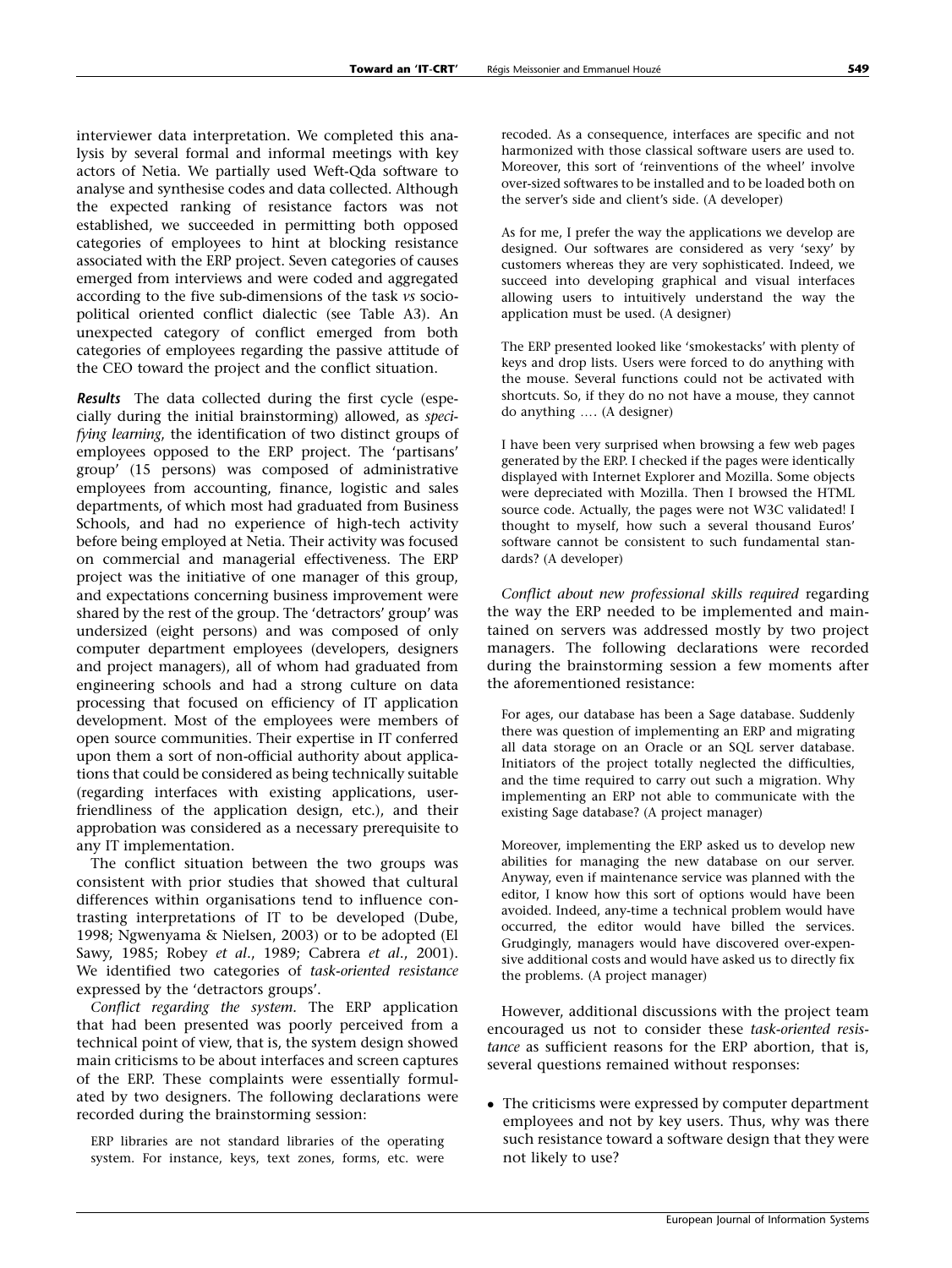- The second problem related to the new skills required by the ERP database management. Why had the negotiations not been focused on this point, instead of rejecting the whole project?
- While developers poorly perceived the way the ERP presented was designed, they were not ready to internally develop an equivalent application in line with their own expectations; nor did they want to look for another ERP that would be considered as more suitable (like an open source solution for example). Why was this?

Later, individual meetings allowed us to grasp that what was perceived as a task conflict was hiding a conflict of power between the computer department employees and administration employees. The data collected revealed that the project was perceived as putting into question the autonomy of the computer department. To be more specific, programmers represented a key competence asset for Netia, and the broadcast software applications developed by the company were not just standard package applications that could be bought on the market. Consisting of solutions billed for several hundred thousands of euros, these programmes ensured storage, management and broadcasting of audio and video programmes for TV and radio channels. Therefore, very specific skills were required regarding sound, image, storage (on servers of several terabytes), and data broadcasting by Hertzian, satellite or 3G transmissions. The programmers represented a rare workforce on the professional market, which gave them a strong negotiation power with top managers. Thus, over time, they had gained strong independence in the way they organised their work. An administration coordinator described the example of holiday management: The programmers are used to freely organize their work depending on tasks and assignments to be completed. They do not really respect the process for taking holidays. Instead of filling out the holiday sheet and having it validated by managers, the requests (when they are made) usually take the form of an informal conversation. During an additional discussion with several computer department employees, we noted the following declarations:

#### I fix my own objectives! (A developer)

We develop scientific softwares! So, for each project, we need to invent innovative algorithms based on mathematical equations in order to optimize data transmission to a mobile phone or to a TV set with Internet bandwidth. Our job is not about simply typing pre-formated coded pages, and one cannot demand somebody to be an innovator from 9:00 AM to 6:00 PM! (A project manager)

Each time I have an idea to solve a technical program, I must immediately type the corresponding code to test it. Our job is very engrossing. So we are used to working in the evening and even during the week-end. On the other hand, top managers understood how we work and say nothing when one Monday I decide to stay at home. This is trust

and it works better than electronic forms to fill  $\dots$ . (Adeveloper)

The formal processes that an ERP HR module would have involved was perceived by computer department employees as a threat to their *ad hoc* processes and their autonomy. In other words, they related toward the project not only as technical experts, but also as 'end users' would have done. Beyond the 'spy eye' syndrome, they considered the ERP as putting into question the trust-based relationships they had with top managers and probably indirectly put into jeopardy their added value to the company. This observation is in line with Belasco & Alutto (1969), who considered 'personnel administration' as the quintessence of 'staff-line' problems. However, we collected no information that led to a perception of administrative employees feeling similar threats. Indeed, while programmers accomplished a results-based job requiring individual inventiveness and creativity as aforementioned, administrative employee jobs were more 'bureaucratic' and routinely based. Thus, they were more used to aligning their daily work to official working hours of Netia. In other words, we interpreted the ERP HR module alternative as having less impact on administrative employees than on programmers.

An unexpected cause of resistance emerged during interviews on the passive attitude of top managers toward the project and the conflict. Without being clearly aware of the underlying causes of resistance, top managers avoided any risky decisions – in the sense of Cyert & March (1963) – and adopted a passive management – in the sense of Cooke & Lafferty (1987). The CEO never interfered with the conflict situations and did not decide to impose an unpopular solution on programmers, preferring to allow employees to find a compromise among themselves. However, this avoidance style was perceived to be a frustrating behaviour to both groups of interviewees. An administration coordinator stated: If we really wanted to impose a standard solution, we could. However, this would mean interfering with the programmers. But they are the makers of the programs sold, so  $\ldots$  . Because there has been no concrete or major prejudice due to the unreliability of the existing applications used, managers were not particularly motivated to settle this situation and to take a decision likely to disturb the social climate. Regarding the successful implementation, the management favours the programmers, only the programmers  $\ldots$  . The rest, such as improving the organisation, is not considered as crucial.

Regarding the computer department, the CEO management style was interpreted as a disregarding attitude toward ERP challenges and the organisational changes required:

The first time the ERP project was presented, the CEO believed the main problem was being able to choose the most suitable application from a cost-based approach. When we hinted at business process management and alignment they did not understand what we were talking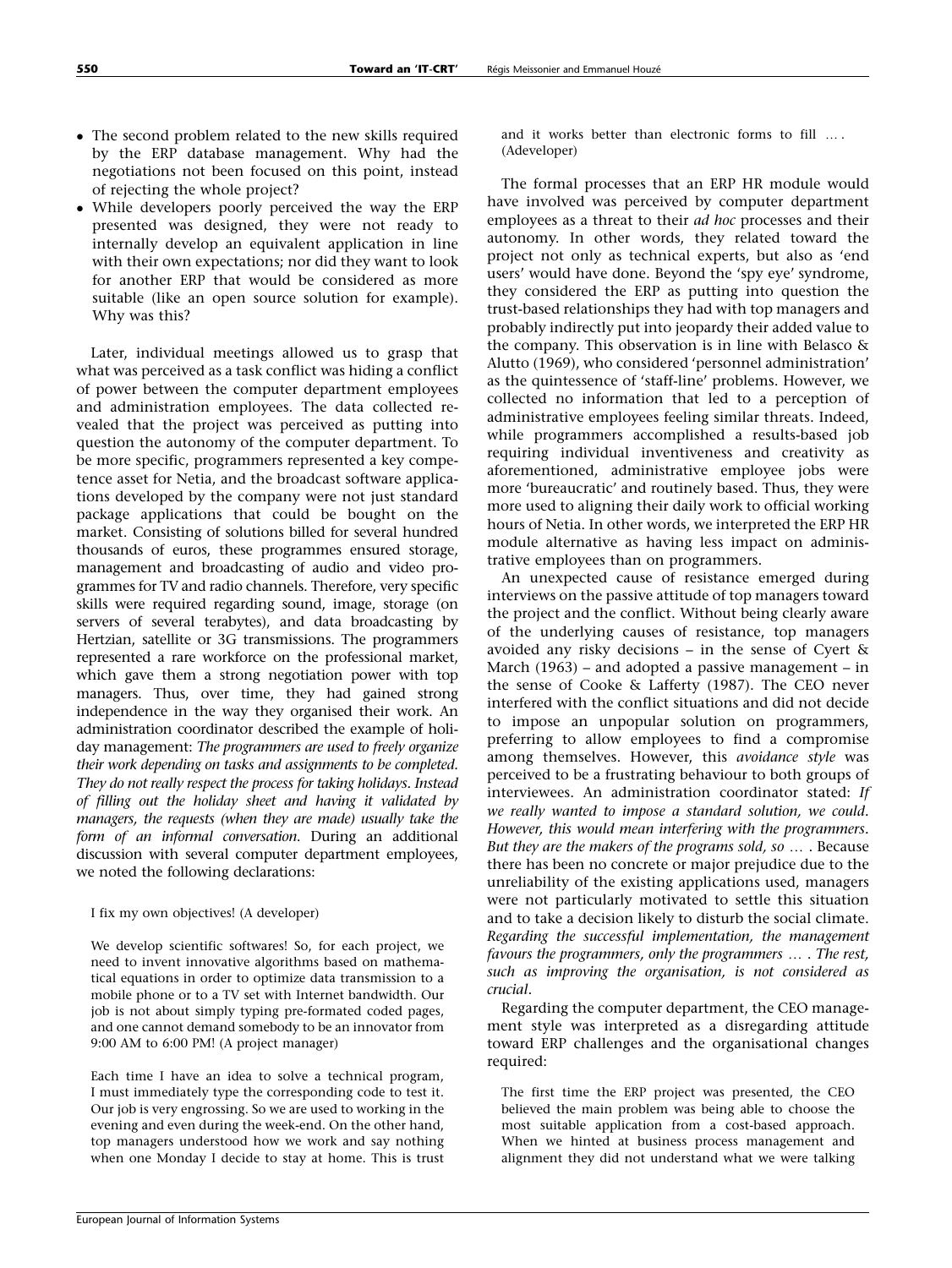about. I believe one fundamental problem associated with the project is top managers was unfamiliar with enterprise systems. They created and developed Netia by selling commercial solutions specifically developed and tailored to TV and radio channels needs, they did not believed that some business softwares can force enterprises to adapt their organisation to fit to business process standards. (A project manager)

Administration employees are totally unaware of what they really need, and top managers do not understand ERP implications to decide what should be done. We have already developed several applications which have never been used. That's out of question to do the same with an ERP. (A project manager)

I have been very surprised never seeing the CEO during meetings about the project. Even when meetings ended with some strong disputes with the finance dept., I told to myself: by this way, next time they will come and they will make up their mind. And actually they never came. (A developer)

One time I was fed up having meetings about a new information system without the two big bosses whereas they are used to trigger plenty of unplanned meetings with us even for straightforward subjects about product development. (A designer)

At this time we also observed a counter-effect of the avoidance management style of the CEO. If the initial objective was not to impose an unpopular solution to one group, both groups of employees perceived it as a neglect. We thus considered resolving the identified socio-political oriented resistance as not being an automatically sufficient condition for the project completion. The conflict management style applied by the CEO also negatively influenced the situation, and top managers had to adopt a more active attitude concerning decisions of the ERP implementation project.

## Cycle 2

**Design** The second cycle (January–February 2006) was an intermediate phase in the sense that its objective was about decisions to make according to conflicts identified during the first cycle. We played more a research dominant approach (Chiasson et al., 2009) by using, as a first source, literature on ERP implementation success factors (Hong & Kim, 2002; Hsiao-Lan et al., 2005), and more especially articles in which leadership and sponsorship that CEOs played an important part during projects to support achievement and ERP acceptance by users (Davenport, 1998; Markus et al., 2000a, b).

In terms of action taking, our first contribution was establishing a risk analysis of the ERP implementation option. To carry out this analysis, we partly used the list of risk items and risk resolution actions used by Iversen et al. (2004) in their action research on software process improvement (see Table A4). This approach is considered to be suitable to identify risks, both at organisational and managerial levels (op. p. 401), and were presented to the CEO and administrative departments in order to make sense about the ERP implementation challenges. We organised a first meeting session with the CEO to define prioritising strategies according to the risk list established and to decide whether an ERP or a less impacting IT had to be implemented. On the basis of this revised project scope, a second meeting occurred with administrative and computer department employees. On a video screen we displayed the process map initially established during the first cycle and prioritising process improvements. We then asked participants to state whether their main expectations were satisfied with this new project definition and whether additional objectives should be considered. During the meeting, the comments, discussions and non-verbal attitudes of all participants were noted. As a result, this cycle ended with a consensus concerning the new project definition and the delivery of a bid book to the CEO.

**Results** The risk analysis we presented to top managers during the second cycle of our action research (see Table A3) aimed to support the 'go or no go decision' to be made regarding the ERP implementation. The underlying challenge was to perceive whether the CEO was now ready to impose the ERP on the computer department employees and more actively manage resistance identified.

During the first meeting, top managers were surprised by our risk analysis and declared being concerned about the many problems associated with the project. We had evaluated as risky 15 items of the 22 selected from that of the Iversen et al. (2004) list (see Table A4): six of nine items concerning the project area; all five items about project idea and four of eight items related to the project process. This risk analysis put forward problems involved by resistance we had identified during the first cycle, as well as project management weaknesses. In terms of action taking the CEO preferred, in line with our recommendations, abandoning the ERP solution for an application perceived as being less impacting for organisational purposes. As main specifying learnings of this cycle, top managers recognised that they underestimated what the business process transformation implied and were more worried about preserving the social climate with developers than about the lack of integration of the IS. Indeed, when top managers were asked to define prioritising strategies, they agreed to focus on product innovation and research and developments: activities for which a full implication of developers, designers and project mangers was required. Developing a more efficient IS was also expressed as a strategical issue, but the problem was more about balancing both challenges, whereas the second one was perceived as affecting motivations and trust of the computer department employees:

Good relationships with our developers are crucial. They represent the core competency of Netia. Each time one of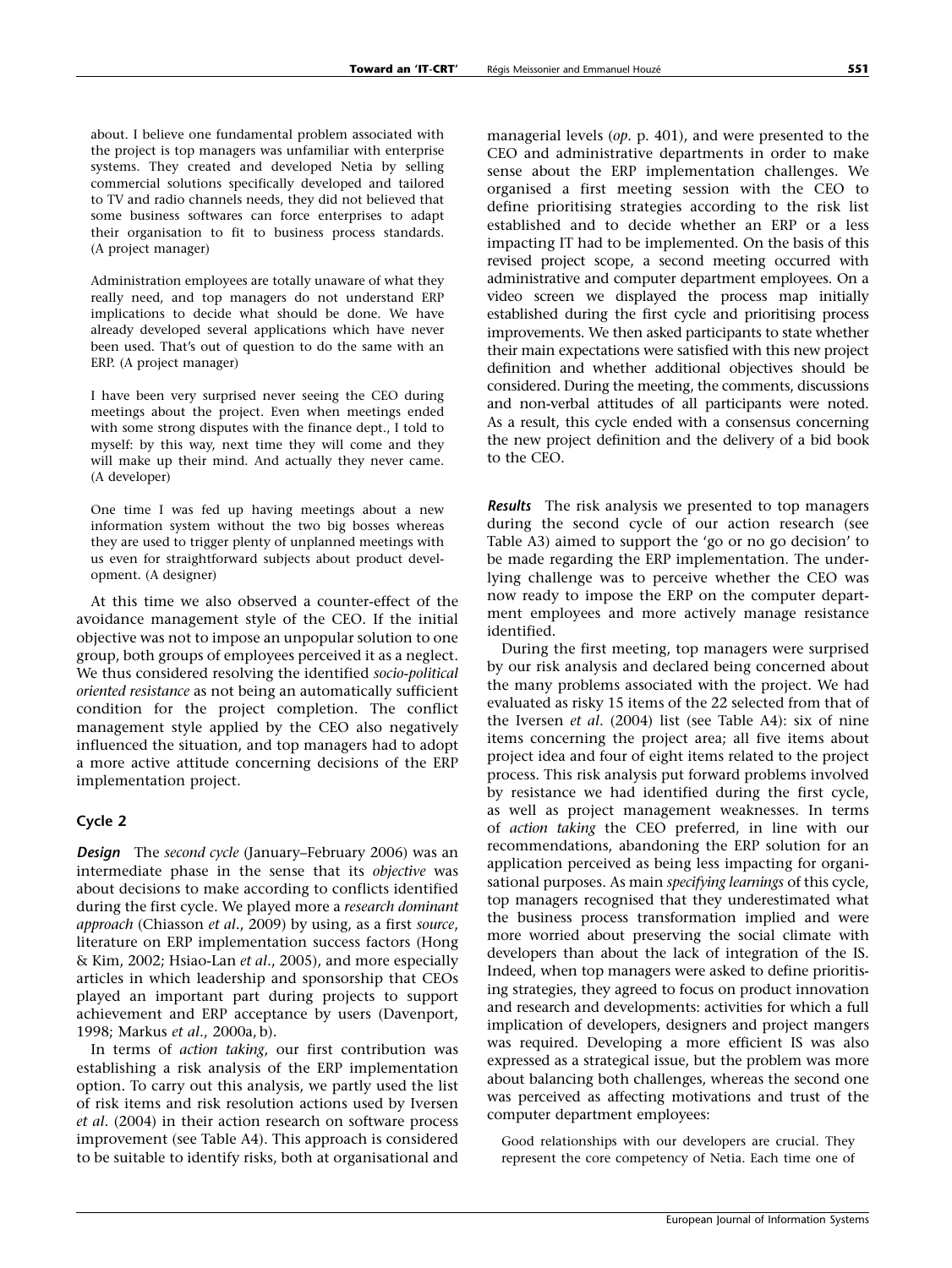them resigns, recruiting somebody with similar competencies takes several months. Because of competitiveness, we cannot afford having a turn over affecting development process quality or delaying services' deliveries to customers. (A top manager)

Regularly I have meetings with programmers and designers to control if everything is fine for them. I know they are coveted by competitors that try to recruit them. So, despite salary, we are forced to indulge some of their demands. (A top manager)

Instead of totally abandoning the ERP solution, an intermediary solution would have been to implement the ERP without the HR management module associated with autonomy threats of computer department employees. Only accounting, finance and sales' management modules would have been considered. However, this alternative solution was also rejected for two reasons:

- 1. First, the ERP project experience suffered from a bad image, and keeping the decision of implementing it would have involved a risk of resistance path dependency.
- 2. Simply implementing one or two modules of an ERP was likely to be perceived by the computer department employees as a first step of an underlying strategy aimed at grudgingly implementing additional modules for a more controlled activity.

Thus, we recommended to the CEO to redefine the project with a narrower scope that focused on accounting and customer management, and HR management was eliminated from the project perimeter. A meeting was planned with administrative employees who were asked to choose only two or three functionalities strictly considered as being urgent to gain significant performance improvement. Most discussions were about the under-usability of the Sage database and about possible extensions of its functionalities. Functionalities concerning HR management were abandoned and only envisaged in the long term. As a result of this cycle, a new project definition was written and an invitation to bid was sent for commercial propositions.

Because we played a research dominant approach during this cycle, we must state how the actions informed the theory used as a driver. The risk resolution actions of Iversen et al. (2004) are mainly based on the risk theory and the socio-technical change model of Leavitt (1964). Applied to IT development, this model categorises risk frameworks with four key elements: task, technology, structure and actors (Lyytinen & Mathiassen, 1998). The way the risky incidents associated with the ERP pro ject shaped the attention of managers confirmed the four elements as being strongly related (op. p. 238). The business task improvement objective of the project (task) targeted by the ERP solution and the HR module (technology) turned out to be inconsistent with the behavioural pattern of computer department employees

(structure). As a consequence, managers were afraid of the consequences of key employees' dissatisfaction and potential turnover (actor). In terms of risk resolution strategy, the project redefinition strongly corresponds to the 'adjust mission' type of Iversen et al. (1996, p. 416). At the same time, our results enrich the typology of the authors by putting forward how the resolution strategies they distinguished may overlap. Indeed, the new IT project perimeter of Netia can as well be interpreted as a 'modify strategy' type. While it was possible to exclude the HR module only, the CEO decided to abandon the whole ERP alternative because it was perceived by computer department employees as a solution related to an unofficial 'spy eye strategy' of the management. Instead of claiming the official strategy to be associated with the IT project, the challenge was to adjust the mission in such a way that developers would be less able to make sense of such an assumption. Here again IT choice was used as a 'bypassing strategy'.

## Cycle 3

Design A third cycle (April–September 2006) was conducted when, after several invitations to bid, a package editor, Genesys Corporation (Genesys Corp.), was asked to present its software. Using, as source, professional offerings provided by editors solicited and direct observation, the objective for us was to evaluate resistance toward the new IT solution selected. Then, like during the first cycle, the approach used was a problem-solving dominant one (Chiasson et al., 2009). The presentation was done in front of the Netia employees concerned with the IS implementation (see Table A5). We took advantage of being invited to this meeting to analyse employees' direct reactions. To avoid any suspicions of the editor regarding our presence, Netia managers introduced us as academic researchers interested in IT solutions for firms without any role to play concerning the decision to be made. Because of the confidentiality of the commercial offer of Genesys to Netia, we were not allowed to record the discussions. As a consequence, we were not able to do the same qualitative analysis as the one of Cycle 1. However, the observation method we used was consistent with Yin (1994), who considers this technique to be an additional source of data useful to understand the social context of the firm. To control the risk of instrumental biases involved by observational methods (Weick, 1968), both authors attended the meeting and aggregated the data collected. The meeting lasted 3 h and took the form of a presentation and discussion about the software functionalities. Seeing directly on the screen the usability of the software, participants were able to ask questions during the presentation. This type of interaction allowed us to note verbal and non-verbal users' behaviours. Additional discussions with the CEO, administrative and computer departments, and Genesys engineers occurred to decide on the modules to be implemented, users' training to be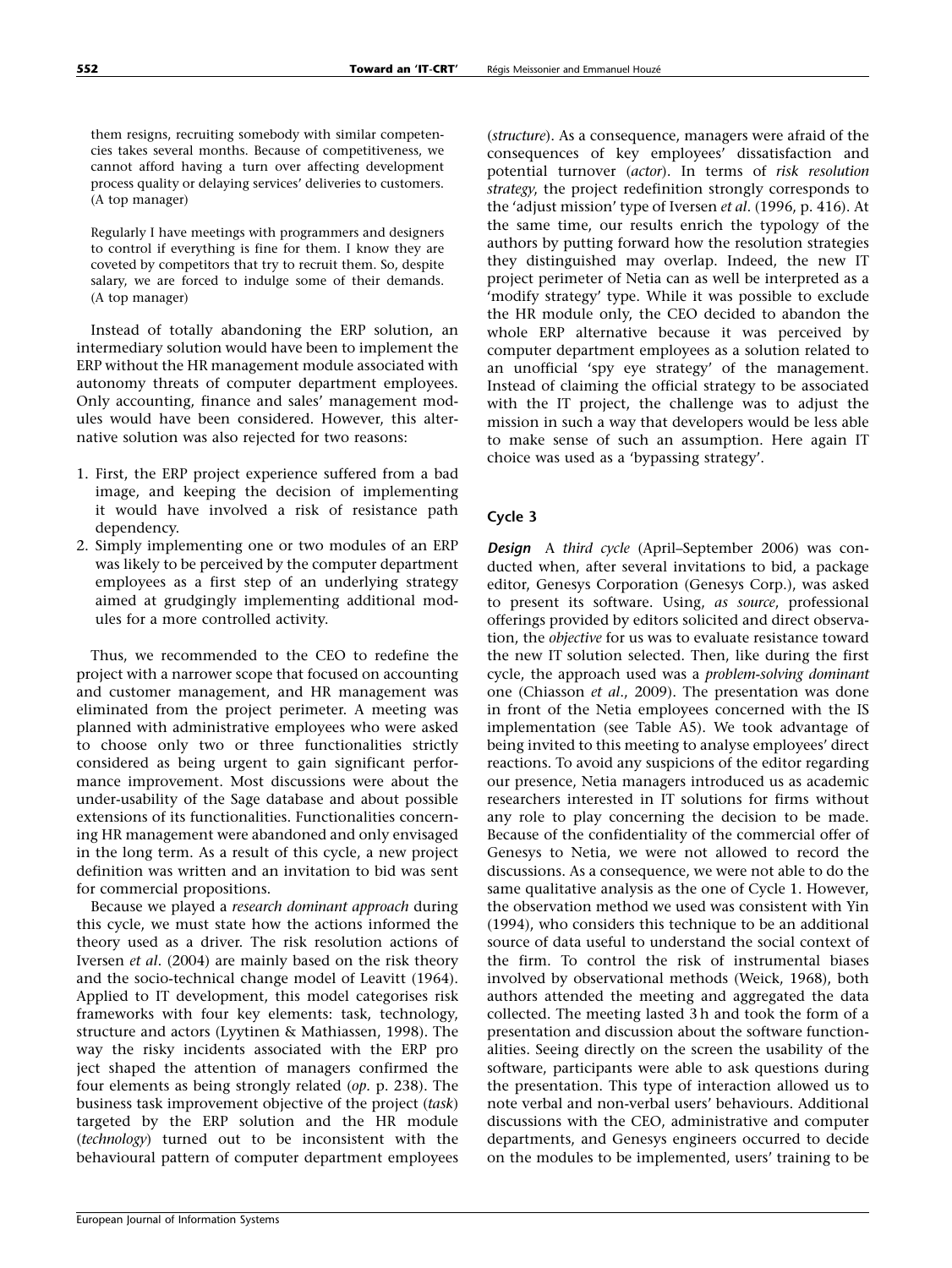planned and the main technical choices to be implemented (hosting server, database migration, network architecture, etc.). Specific meetings were organised with administrative employees to support organisational changes to carry out before the Genesys application implementation. Main changes concerned accountancy, treasury, sales force and customer support. As a result, this cycle ended with the delivery of the process map specifying the organisational changes involved.

Results The action taking part of this cycle lasted 6 months because of the time required to receive and select consistent offers from editors. The firm invited to bid seven editors that focused on small and medium enterprises and received six commercial propositions. We analysed each proposition in terms of 'pros and cons' concerning five different dimensions: costs, functionalities, IT design, interfaces with existing database and additional services.

Among the commercial propositions received, the project team perceived Genesys application to be the most interesting alternative. Its functionalities covered most salient needs of administration employees: customer and potential customer management, sales and procurement management (quotation, order and invoice tracking, treasury, after-sales management, etc.). Further, the application was focused on the process management of administration employees without implying crossfunctional processes. In other words, the software could not be considered as an integrated IS, forcing programmers to cope with badly perceived tasks like reporting their daily work or filling out electronic forms to have a day of rest allowed by the managers. Moreover, it was inter-operable with SAGE application and did not require data migration from the existing database.

During the presentation meeting we attended, both computer and administration representatives found this new solution to be satisfactory for the needs previously expressed (during Cylce 1). The application was supposed to be only used by administration employees. Computer department employees only made remarks and asked questions about technical aspects of the software. Some allusions to the previous recalcitrant behaviours of developers about the ERP solution were expressed with irony and the general laughing reaction allowed us to observe an alleviation of the initial conflict between administration and computer department employees. Among key discussions expressed in this sense, we noted the following:

The finance director to computer department employees.  $'(...)$  So now you can be quiet. With this software you will not be spied (laughs) and moreover you will not have to fill any electronic form! We know that programmers are used to developing electronic forms but have an allergy when they have to fill one (laughs)'.

Reply of the computer department Head: 'We have no allergy, just some itchings (laughs)! As for us we have

nothing to hide. We are not like you, when we leave Netia in the evening, it does not mean we are no more working. So, controlling our professional activity, would imply controlling our activity at home'.

In other words, as main specifying learning of this cycle, we considered the 'bottleneck conflict' was socio-political oriented and not task-oriented.

Despite the general positive impression regarding the application, an active form of resistance appeared a few minutes later when conversations converged on the required task reconfigurations. For example, because of his frequent travels abroad, the Asia commercial agent of Netia mentioned some practical problems not treated by Genesys functionalities. This employee was used to typing a text file to which he added complementary information and comments about potential customers. Then, he uploaded the file on the Netia server in order to make it available to other employees. But the customer management function of Genesys software did not allow joining complementary files such as these. He thus first considered this as an annoying limit of the application, and then the discussion moved to how to overcome this problem until one programmer noted that it was more related to the task definition than the software appropriateness to user needs. Actually, Netia employees were used to including in 'transaction' concept all upstream processes to the order (quotations, bargaining, etc.), whereas with Genesys software, those tasks were included in a functionality other than the one talked about. Actually, the resistance expressed during this step were essentially because of ambiguity in the professional jargon between Netia and Genesys corporations.

A few minutes later, another active resistance was raised while Genesys engineers were presenting the treasury management function. The Finance Director was reluctant to use this function because she considered it to cover only a minor part of the activity. According to Netia practices, she revealed that on-going payments of invoices sent to customers were included in treasury while not yet cashed. If this practice may sound inconsistent with accounting classical rules, it sounded consistent with Netia business practices. Usually, the recovery rate of customer debts is 100% and paid immediately when the invoice is received, and any invoices sent to customers are considered as existing cash. However, at the end of the meeting, all employees agreed on the global adequacy of Genesys software for Netia needs, and only task-related oppositions remained and were resolved. As a result, at the end of the year, the decision was made to implement the Genesys solution and the software was bought. At this time, we considered the Netia project to be beyond our initial mission and we decided to end our action research.

## Discussion

Action researchers look for sense making with practitioners by using active investigations and interactions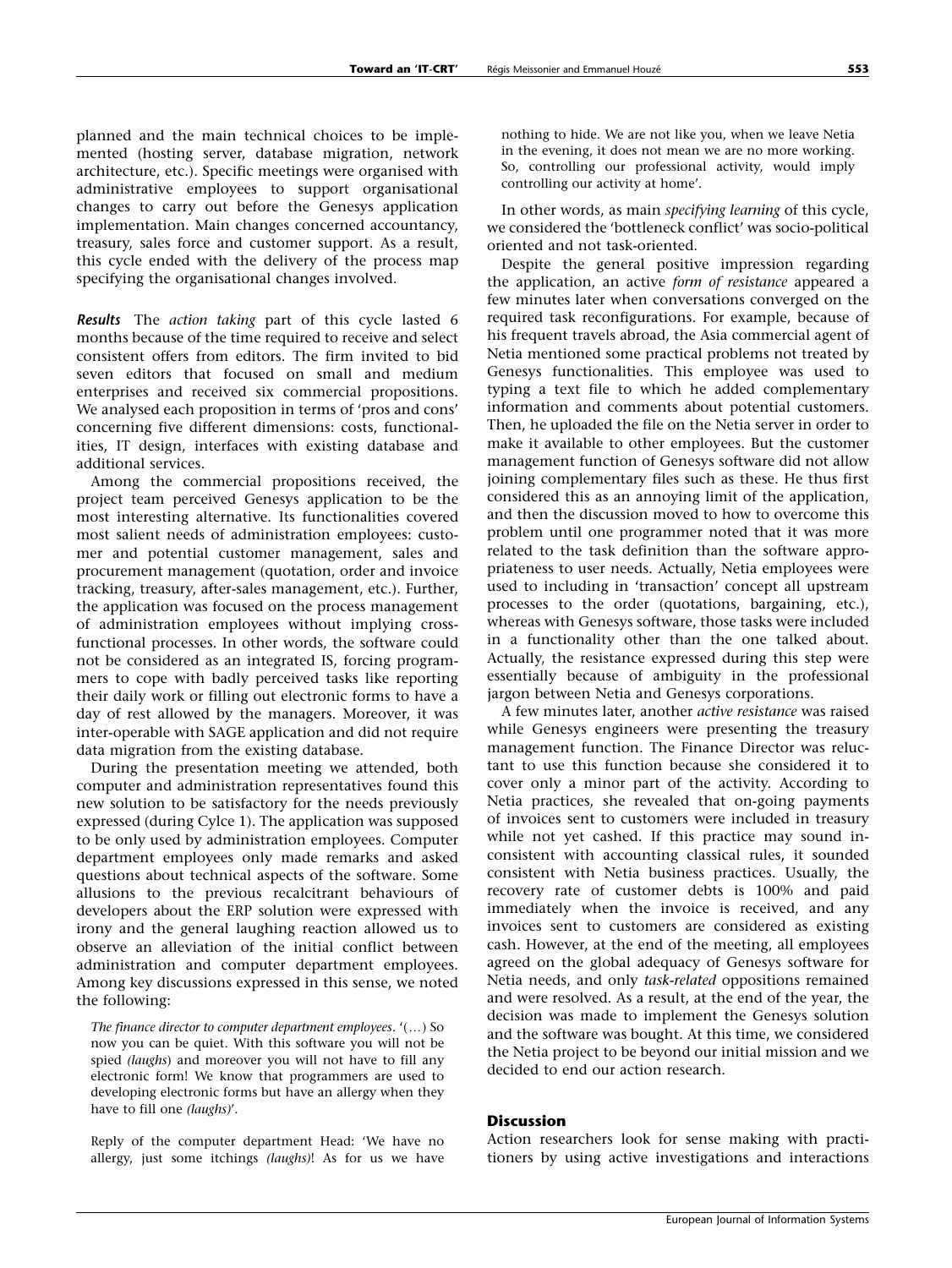about a particular problem situation. Then, depending on epistemological postures, action research leads several limitations and pitfalls (Baskerville & Wood-Harper, 1996) like the lack of neutrality and discipline of the researchers, the consulting-like approach, the strength of the context-dependency, etc. However, our research puts the emphasis on in-depth research, vs cross-sectional data collection, to analyse the dynamic nature of conflict and users' resistance during project steps prior to the IT implementation. We believe that researchers should consider this 'upstream resistance' such as exploring additional influencing factors of IT adoption in order to expand existing theoretical models.

We used a French corporation case study to observe how users' resistance and conflict situations associated with an IT implementation project evolved over time. Therefore, we cannot claim any generalisation of the results, such as we would have if we had used several case studies or sample quantitative analysis. We thus recognise the limitations of this research. First, during the first step of analysis, data were mainly collected through interviews that could have induced some interpretative biases on the feelings expressed by interviewees. However, we tried to reduce these concerns by interviewing several employees of each department, comparing the data collected by each researcher, adding informal meetings, etc. Second, during the second step of analysis, data were mainly collected through observation techniques during the Genesys presentation to Netia employees. Our presence might have influenced the way persons behaved and participated during the meetings even though we were presented as playing no authoritarian role on the decision process of the IT project. Moreover, an inherent limitation of longitudinal research is that the processes observed continue to evolve after the end of the research investigation (Volkoff et al., 2004, p. 302). Further research should be done in order to examine findings in other cultural, structural (large firms), professional and organisational contexts to give a deeper understanding of users' resistance and conflicts during a longer longitudinal research that encompasses the whole IT project life cycle.

Nevertheless, by exploring conflict evolution during the pre-implementation project phase, our results informed theories related to IT users' resistance research. First, task- and system-oriented conflict expressed during Step 1 hindered socio-political conflict related to the autonomy threat perceived by developers – thus, our Proposition 1 is confirmed. This observation is consistent with previous studies done on cultural and power conflicts associated with IT implementation (Markus, 1983; Hart & Saunders, 1997; Jasperson et al., 2002; Kohli & Kettinger, 2004; Leidner & Kayworth, 2006) and is in line with recent investigations of Ford et al. (2008) who observed that emotional conflicts can dominate task conflicts in organisations. These observations illustrate that IT employees are mainly rewarded for delivering technically sound systems on time and in budget, and are not really encouraged to consider organisational issues in IT systems (Hornby et al., 1992, p. 165).

Second, acts of resistance moved from an aggressive form (observed during Cycle 1) to a constructive form (observed during Cycle 3) that led to the implementation of an alternative IT solution. The evolution showed that conflicts are not fixed and our results are in line with the observations of Jiang et al. (2000b, p. 32) who observed that causes of users' resistance differed according to the IT type to be implemented. Our investigation illustrates how a socio-political conflict related to IT has been solved during these preliminary phases while top managers adopted an avoidance management style. In this sense, the Netia case study does not support the conclusion of Barki & Hartwick (2001) and Marciniak (1996), who observed avoidance management style as associated with negative results in terms of conflict solving. Our results are in line with the attribution theory (Cramton, 2001) and some empirical studies, which show that conflict situations managed by team members are linked to conflict reduction (Kankanhalli et al., 2006) or team performance improvement (Jehn & Mannix, 2001) because of trust, respect, open and consensual discussions. These studies have been conducted mainly on task-oriented conflicts, whereas our observations extend the results to sociopolitical conflicts that are considered as being more difficult situations that managers prefer to avoid to be involved in (Edmondson & Smith, 2006, p. 25).

We can consider these practical settings as informing the IT-CRT theory initially proposed (see p. 6). However, we do not consider the avoidance management style to be a sufficient factor of the conflict resolution at Netia. Indeed, several elements, such as the firm culture, its flattered structure, the implication of key actors in the IT project, their acceptance of a consensus, etc., play a significant role. We could consider that the avoidance management style was successful because of its consistency to the Netia organisation. At the same time, because our longitudinal observations deliver the story of one conflict management style, we cannot assume the effects that other conflict management styles would have had, and we cannot consider any intrinsic superiority of the avoidance style on other styles.

Moreover, because of the role we played on behalf of the CEO for the duration of the project, we can question the managerial passive attitude initially assumed. At Netia we undoubtedly played an active role as action researchers and we cannot assume how the project would have been completed without any mediating intervention. In other words, even if top managers had adopted an avoidance style, we could consider the resolution mode evolved to be a more compromise-like approach. At the same time, even if this passive conflict management style was perceived as being frustrating by employees, it undoubtedly favoured their resistance expression. A more asserting management style would have probably constrained employees attitudes and behaviour toward the project, and it would have been more difficult, during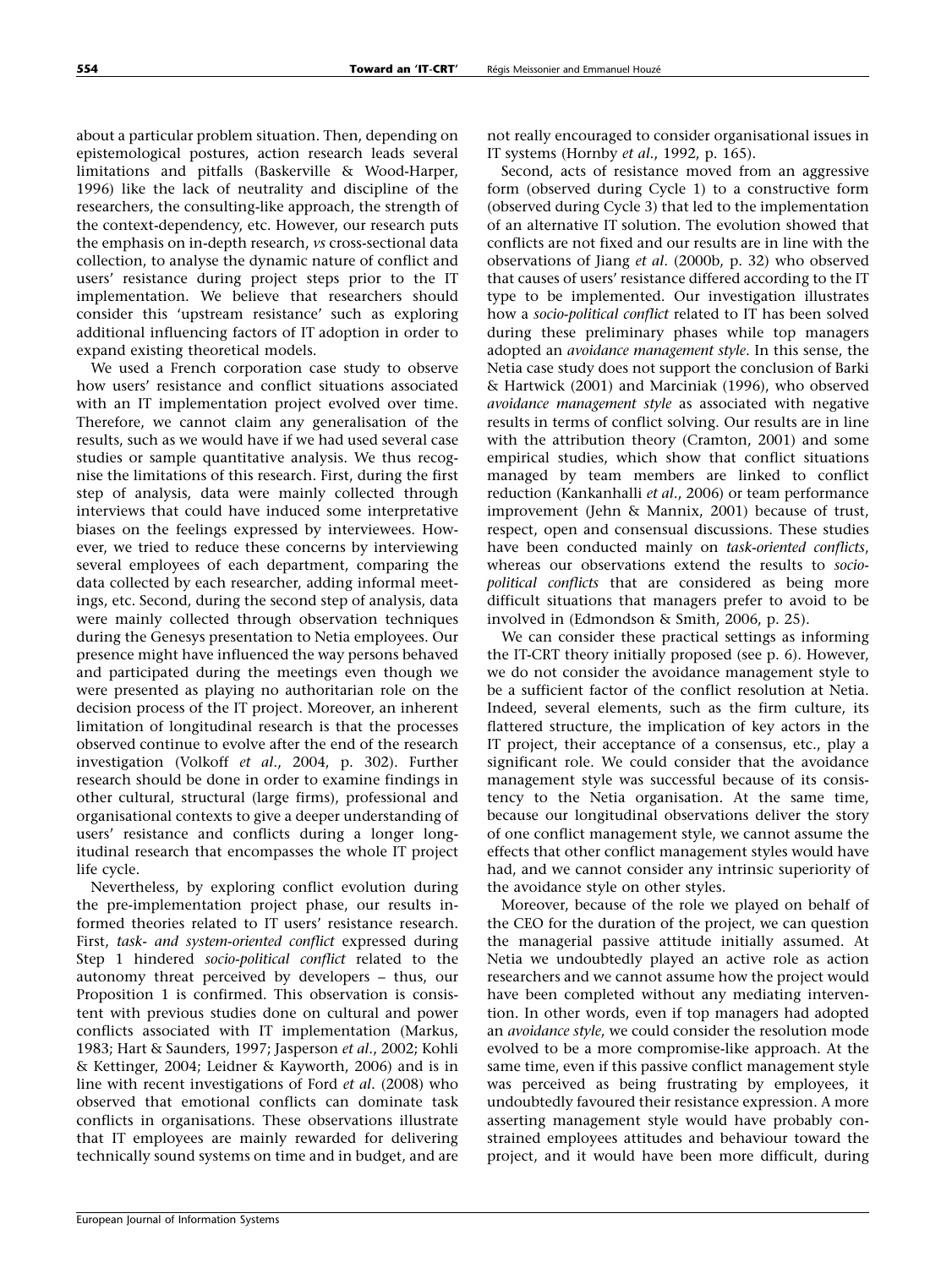Cycle 1, to perceive tacit causes of resistance. However, the contribution of the avoidance management style to the conflict resolution turned out to be limited to this first analysis phase. Indeed, the decision process about the IT to implement (Cycles 2 and 3) required managers to switch to a more compromise-like style. In this sense, our Proposition 2 is only partially confirmed. These observations invite us to consider the effectiveness of passive vs active conflict management styles as not being exclusive, but as dependent on the way they are combined during the project. We invite researchers to conduct additional empirical analyses on complementarity and synergies of conflict management styles instead of carrying out classical individual performance assessments and comparisons.

We observed also an unexpected cause of resistance that we had not identified in the literature analysis: the avoidance management style deliberately used by the CEO was badly perceived by both opposed categories of employees. We can consider the conflict management style used to solve conflict as an additional source of frustration toward the completion of the project. As a consequence, the relation between instances of resistance and the way to manage them should not be considered to be linear but more as interlinked or circular. This observation puts forward the complexity of the way conflicts can raise and evolve depending on the way they are managed. Such an assumption is likely to represent an important issue for practitioners and we invite researchers to conduct future investigations on this point.

Concerning MIS literature, the article expands the empirical research that observes the lack of 'organisational fit' as a failure cause of ERP implementation (Hong & Kim, 2002; Hsiao-Lan et al., 2005). We could consider our research as a possible extension of these results in the sense that we observed the 'fit' not limited to the adequacy of IT to business but covering also underlying organisational change consistency with value principles of the firm subculture units. Indeed, when an organisation is composed of several subcultures, the use of ERP can be problematic because mandating one epistemological position through the software design is based on 'best practices' (Wagner & Newell, 2004).

For IS practitioners, our study suggests a greater attention to issues related to power, autonomy and professional subcultures when implementing IT. The main practical implication of this article for managers is inciting them not to consider task-oriented conflicts expressed by users, as sufficient information to understand whole resistance causes related to IT projects. Discovering and understanding potential underlying relationship conflicts about users' values or power losses turns out to be necessary before deciding on the IT to implement, and the conflict management style to adopt. While our empirical investigation suggests that an avoidance management style can indirectly contribute to conflict resolution, it does not mean that CEOs can afford to remain passive. Even if top managers do not directly intervene, relying on intermediary actors can be necessary in order to avoid a feeling of hierarchical abandonment and disinterest by the parties opposed.

#### Conclusion

By considering resistance to be dysfunctional conflict, IT project managers can disregard its potential contribution to the change and implementation process. As a consequence, decisions made about the IT implementation can involve systems' usages very different from the ones expected by managers. Resistance ought to be interpreted as appeals for managerial rectifications, like restoring trust or professional recognition of employees, which should be taken into account in the design of IT to implement. While most MIS methods tend naturally to maximise users' satisfaction and to reduce potential resistance, the IT-CRT theory developed in this article supports an alternative approach. It consists into enhancing resistance in order to anticipate and resolve latent conflicts directly or indirectly related to the project. In other words, the underlying message of this article for researchers and practitioners is to consider users' resistance toward IT as a key process embedded into IT choices and IS design. As future investigations, we invite researchers to explore how IT project management supports task-oriented and socio-political oriented conflict identification during the pre-implementation phase resulting in a more efficient users' appropriation of IT.

## About the Authors

Régis Meissonier, Ph.D. in Information Systems, is Professor at Montpellier II University, France. His research areas are focused on ICT implementation in organisations. He is author of several published journal articles and he published in 2006 a book on Information Systems Outsourcing.

Emmanuel Houzé, Ph.D. in Information Systems, is Professor at Montpellier II University, France. His research areas are concentrated on Information Systems appropriation processes on which he published several articles. He is co-director of the CREGOR, the research in management laboratory of Montpellier II University, and is responsible for Master's Programs of the IAE institute.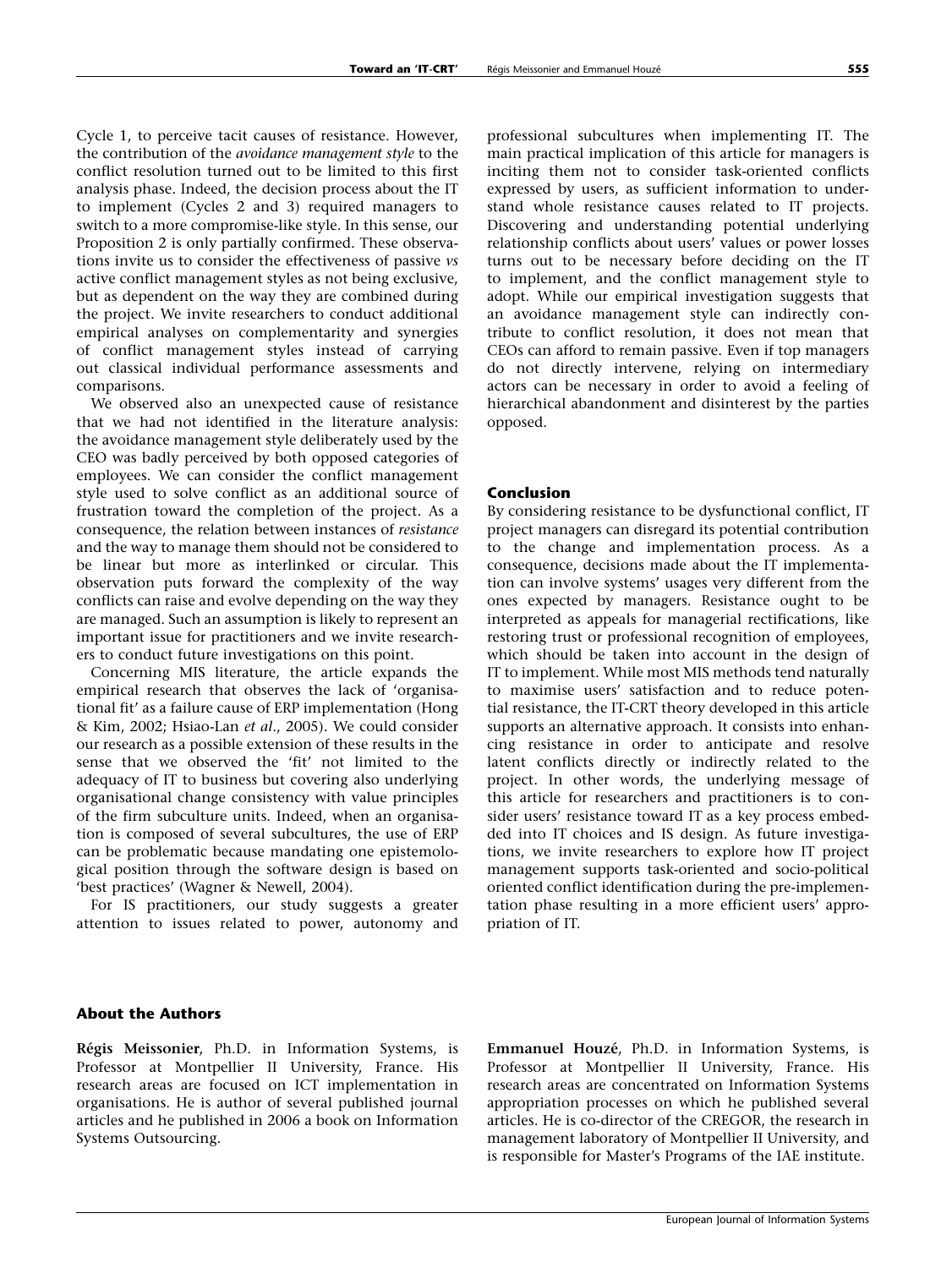## References

- AJZEN I and FISHBEIN M (1980) Understanding Attitudes and Predicting Social Behavior. Prentice Hall, Englewood Cliffs, NJ.
- AKKERMANS HA and VAN HELDEN K (2002) Vicious and virtuous cycles in ERP implementation: a case study of interrelations between critical success factors. European Journal of Information Systems 11(1), 35–47.
- ANG J and PAVRI F (1994) A survey and critique of the impacts of information technology. International Journal of Information Management 14(2), 122–133.
- AUBERT BA, RIVARD S and PATRY M (2002) Managing IT outsourcing risk: lessons learned. In Information Systems Outsourcing, Enduring Themes, Emergent Patterns and Future Directions (HIRSCHHEIM R, HEINZL A and DIBBERN J, Eds), pp 155–176, Springer, Berlin.
- AVGEROU C and MCGRATH K (2007) Power, rationality, and the art of living through socio-technical change. MIS Quarterly 31(2), 295–315.
- BARKI H and HARTWICK J (2001) Interpersonal conflict and its management in information system development. MIS Quarterly 25(2), 195–228.
- BASKERVILLE R and MYERS MD (2004) Special issue on action research in information systems: making IS research relevant to practice-foreword. MIS Quarterly 28(3), 329–335.
- BASKERVILLE RL (1999) Investigating information systems with action research. Communications of AIS 2(3), Article 19.
- BASKERVILLE RL and WOOD-HARPER AT (1996) A critical perspective on action research as a method for information systems research. Journal of Information Technology 11(3), 235–246.
- BELASCO J and ALUTTO A (1969) Line staff conflicts: some empirical insights. Academy of Management Journal 12(4), 469–477.
- BENBASAT I, GOLDSTEIN DK and MEAD M (1987) The case research strategy in studies of information systems. MIS Quarterly 11(3), 369–386.
- BERNARD J, RIVARD S and AUBERT BA (2004) L'exposition au risque d'implantation d'ERP: éléments de mesure et d'atténuation. Systèmes d'Information et Management 9(2), 25–50.
- BESSON P (1999) Les ERP à l'épreuve de l'organisation. Systèmes d'Information et Management 4(4), 21–52.
- BESSON P and ROWE F (2001) ERP project dynamics and enacted dialogue: perceived understanding, perceived leeway, and the nature of taskrelated conflicts. Database for Advances in Information Systems 32(4), 47–66.
- BHATTACHERJEE A, DAVIS CJ, HIKMET N and KAYHAN VO (2008) User reaction to information technology: evidence from the healthcare sector. Proceedings of the 29th International Conference on Information Systems (ICIS). Paper 211, Paris, France, December.
- BHATTACHERJEE A and HIKMET N (2007) Physicians' resistance toward healthcare information technology: a theoretical model and empirical test. European Journal of Information Systems 16(6), 725-737.

BOULDING K (1963) Conflict and Defense. Harper and Row, New York.

- BOYATZIS R (1998) Transforming Qualitative Information: Thematic Analysis and Code Development. Sage, California.
- BURKE RJ (1970a) Methods of managing superior-subordinate conflict: their effectiveness and consequences. Canadian Journal of Behavioural Science 2(2), 124–135.
- BURKE RJ (1970b) Methods of resolving superior-subordinate conflict: the constructive use of subordinate differences and disagreements. Organizational Behavior and Human Performance 5(4), 393–411.
- CABRERA A, CABRERA EF and BARAJAS S (2001) The key role of organizational culture in a multi-system view of technology-driven change. International Journal of Information Management 3, 245–262.
- CHIASSON M, GERMONPREZ M and MATHIASSEN L (2009) Pluralist action research: a review of the information systems literature. Information Systems Journal 19(1), 31–54.
- CLARK PA (1972) Action Research and Organization Change. Harper and Row, London.
- COETSEE LD (1999) From resistance to commitment. Public Administration Quarterly 23(2), 204–222.
- COOKE RA and LAFFERTY JC (1983) Organisational Culture Inventory. Human Synergistics, Plymouth, MI.
- COSER L (1956) The Functions of Social Conflict. Free Press, New York.
- CRAMTON CD (2001) The mutual knowledge problem and its consequences for dispersed collaboration. Organization Science 12(3), 346–371.
- CROZIER M and FRIEDBERG E (1977) L'acteur et le système. Editions du Seuil, Paris.
- CYERT R and MARCH JG (1963) A Behavioral Theory of the Firm. Prentice Hall, Englewood Cliff, NJ.
- DAVENPORT TH (1998) Putting the enterprise into the enterprise system. Harvard Business Review 76(4), 121–131.
- DAVIS FD, BAGOZZI RP and WARSHAW PR (1989) User acceptance of computer-technology – a comparison of two theoretical-models. Management Science 35(8), 982–1003.
- DAVIS FD, BAGOZZI RP and WARSHAW PR (1992) Extrinsic and intrinsic motivation to use computers in the workplace. Journal of Applied Social Psychology 22(14), 1111–1132.
- DAVIS GB, FRANKZ CR and ROBEY D (1984) An investigation of user-led system design: rational and political perspectives. Communications of the ACM 27(12), 1202–1209.
- DAVISON RM, MARTINSONS MG and KOCK N (2004) Principles of canonical action research. Information Systems Journal 14(1), 65–86.
- DENT E and GOLDBERG S (1999) Challenging 'resistance to change'. The Journal of Applied Behavioral Science 35(1), 25–42.
- DEUTSCH M (1969) Conflicts: productive and destructive. In Conflict Resolution Through Communication (JANDT FE, D, Ed), pp 155-197, Harper and Row, New York.
- DUBE L (1998) Teams in packaged software development: the software corp. experience. Information Technology & People 11(1), 36–61.
- EDMONDSON AC and SMITH DM (2006) Too hot to handle? How to manage relationship conflict. California Management Review 49(1), 6–31.
- EL SAWY OA (1985) Implementation by cultural infusion: an approach for managing the introduction of information technologies. MIS Quarterly 9(2), 131–140.
- EWUSHI-MENSAH KCK (1997) Critical issues in abandoned information systems developments projects. Communications of the ACM 40(9), 74–80.
- FORD J, FORD L and D'AMELIO A (2008) Resistance to change: the rest of the story. Academy of Management Review 33(2), 362–377.
- GIBSON CF (2004) IT enabled business change: an approach to understand and managing risk. MIT Sloan Working Paper.
- GILBERT P and LECLAIR P (2004) Les systèmes de gestion intégrés. Une modernité en trompe l'œil ? Sciences de la sociét (61), 17-30.
- HART P and SAUNDERS C (1997) Power and trust: critical factors in the adoption and use of electronic date interchange. Organization Science 8(1), 23–42.
- HOCKER JL and WILMOT WW (1985) Interpersonal Conflict. Brown, Dubuque, IA.
- HONG K and KIM Y (2002) The critical success factors for ERP implementation: an organizational fit perspective. Information & Management 40(1), 25–40.
- HORNBY C, CLEGG C, ROBSON J, MCCLAREN C, RICHARDSON S and O'BRIEN P (1992) Human and organizational issues in information systems development. Behavior & Information Technology 11(3), 160–174.
- HSIAO-LAN W, WANG ETG and PEI-HUNG J (2005) Understanding misalignment and cascading change of ERP implementation: a stage view of process analysis. European Journal of Information Systems 14(4), 324–334.
- IVERSEN JH, MATHIASSEN L and NIELSEN PA (2004) Managing risk in software process improvement: an action research approach. MIS Quarterly 28(3), 395–433.
- IVES B and OLSON MH (1984) User involvement and MIS success: a review of research. Management Science 30(5), 586–603.
- JASPERSON JS, CARTE TA, SAUNDERS CS, BUTLER BS, CROES HJ and ZHENG W (2002) Review: power and information technology research: a metatriangulation review. MIS Quarterly 26(4), 397–459.
- JEHN KA (1995) A multimethod examination of the benefits and detriments of intragroup conflict. Administrative Science Quarterly 40(2), 256–282.
- JEHN KA and BENDERSKY C (2003) Intragroup conflict in organizations: a contingency perspective on the conflict-outcome relationship. Research in Organizational Behavior 25, 187–243.
- JEHN KA and MANNIX EA (2001) The dynamic nature of conflict: a longitudinal study of intragroup conflict and group performance. Academy of Management Journal 44(2), 238–251.
- JERMIER J and KNIGHTS D (1994) Undefined Resistance and Power in Organizations: Agency, Subjectivity and the Labour Process. In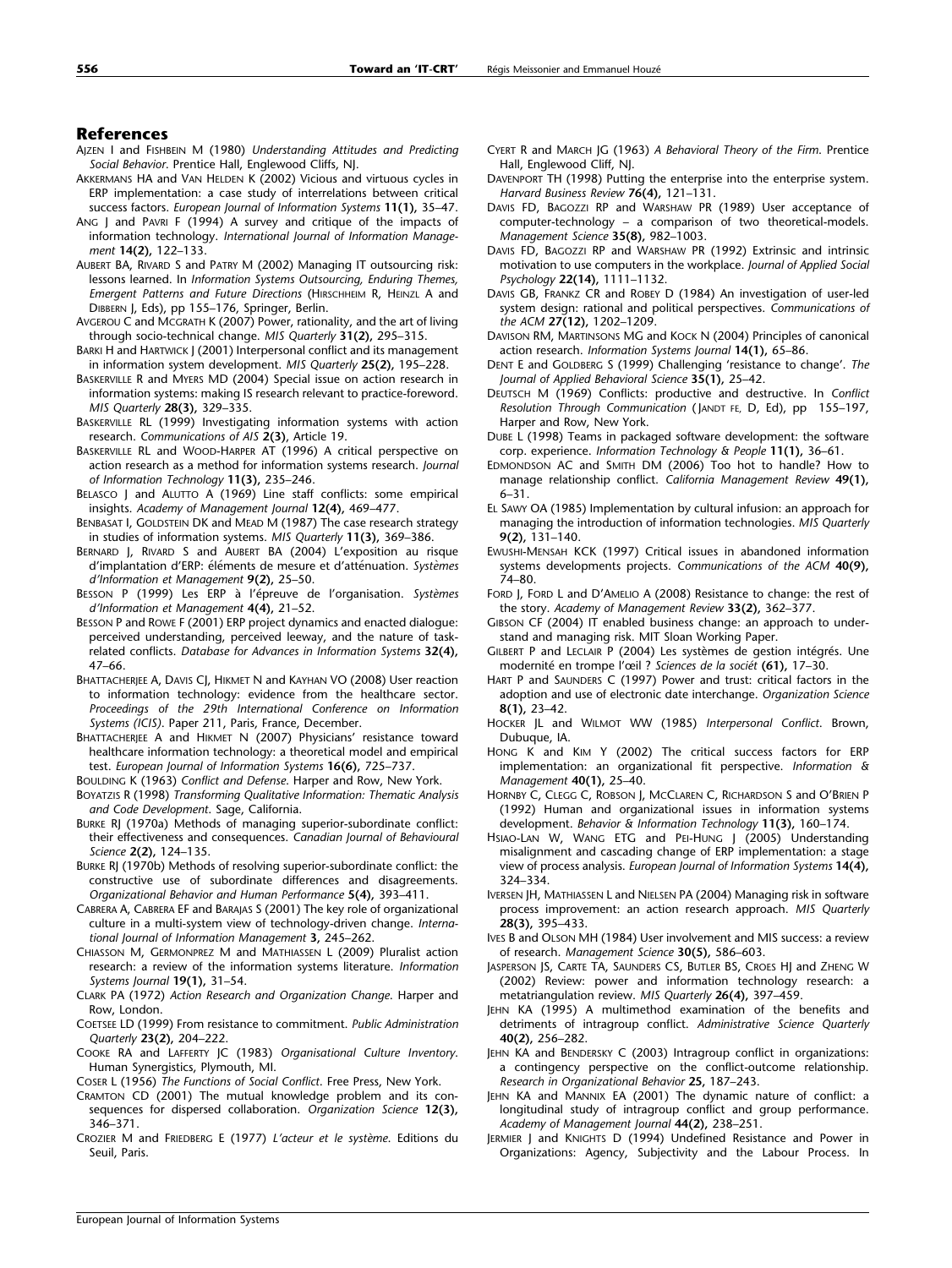Resistance and Power in Organizations (JERMIER J, KNIGHTS D and NORD W, Eds), pp 25–68, Routledge, London.

- JIANG JJ, KLEIN G and MEANS T (2000a) Project risk impact on software development team performance. Project Management Journal 31(4), 19–27.
- JIANG JJ, MUHANNA WA and KLEIN G (2000b) User resistance and strategies for promoting acceptance across system types. Information & Management 37(1), 25–36.
- JOSHI K (1990) An investigation of equity as a determinant of user information satisfaction. Decision Sciences 21(4), 786–807.
- JOSHI K (1991) A model of users' perspective on change: the case of information systems technology implementation. MIS Quarterly 15(2), 229–242.
- JOSHI K (1992) A causal path model of the overall user attitudes toward the MIS function: the case of user information satisfaction. Information & Management 22(2), 77–88.
- JOSHI K and LAUER TW (1998) Impact of information technology on users' work environment: a case of computer aided design. Information & Management 34(6), 349–360.
- KANKANHALLI A, TAN BCY and KWOK-KEE WEI (2006) Conflict and performance in global virtual teams. Journal of Management Information Systems 23(3), 237–274.
- KENDALL K (1997) The significance of information systems research on emerging technologies: seven information technologies that promise to improve managerial effectiveness. Decision Sciences 28(4), 775–792.
- KLEIN HK and MYERS MD (1999) A set of principles for conducting and evaluating interpretive field studies in information systems. MIS Quarterly 23(1), 67–94.
- KLIEM RL (2000) Managing the risk of outsourcing agreements. Information Systems Management 17(4), 71–74.
- KNOWLES ES and LINN JA (2004) Approach-avoidance model of persuasion: alpha and omega strategies for change. In Resistance and Persuasion (KNOWLES S and LINN JA, Eds), pp 117-148, Psychology Press, USA.
- KOHLI R and KETTINGER WJ (2004) Informating the clan: controlling physicians' costs and outcomes. MIS Quarterly 28(3), 363–394.
- KOURILSKY F (2008) Du désir au plaisir de changer: le coaching du changement. Dunod, Paris.
- KROVI R (1993) Identifying the causes of resistance to IS implementation: a change theory perspective. Information & Management 25(6), 327–335.
- KUMAR K and DISSEL HGV (1996) Sustainable collaboration: managing conflict and cooperation in interorganizational systems. MIS Quarterly 20(3), 279–300.
- KWAHK K and LEE J (2008) The role of readiness for change in ERP implementation: theoretical bases and empirical validation. Information & Management 45(7), 474–481.
- LAPOINTE L and RIVARD S (2005) A multilevel model of resistance to information technology implementation. MIS Quarterly 29(3), 461–491.
- LEAVITT HJ (1964) Applied organization change in industry: structural technical, and human approaches. In New Perspectives in Organizational Research (LEAVITT HJ and SHELLY MW, Eds), pp 55–71, Wiley, Chichester.
- LEE JC and MYERS MD (2004) Dominant actors, political agendas, and strategic shifts over time: a critical ethnography of an enterprise systems implementation. The Journal of Strategic Information Systems 13(4), 355–374.
- LEIDNER DE and KAYWORTH T (2006) Review: a review of culture in information systems research: toward a theory of information technology culture conflict. MIS Quarterly 30(2), 357–399.
- LIM ETK, SHAN LING P and CHEE WEE T (2005) Managing user acceptance towards enterprise resource planning (ERP) systems – understanding the dissonance between user expectations and managerial policies. European Journal of Information Systems 14(2), 135–149.
- LINDGREN R, HENFRIDSSON O and SCHULTZE U (2004) Design principles for competence management systems: a synthesis of an action research study1. MIS Quarterly 28(3), 435–472.
- LYYTINEN K and MATHIASSEN L (1998) Attention shaping and software risk a categorical analysis of four classical risk management approaches. Information Systems Research 9(3), 233–255.
- MARAKAS GM and HORNIK S (1996) Passive resistance misuse: overt support and covert recalcitrance in IS implementation. European Journal of Information Systems 5(3), 208–220.
- MARCINIAK R (1996) Management des projets informatiques: complexité et gestion des conflits. Système d'Information et Management 1(1), 27–50.
- MARKUS ML (1983) Power, politics, and MIS implementation. Communications of the ACM 26(6), 430–444.
- MARKUS ML, AXLINE S, PETRIE D and TANIS C (2000a) Learning from adopters' experiences with ERP: problems encountered and success achieved. Journal of Information Technology 15(4), 245–265.
- MARKUS ML and BJORN-ANDERSEN N (1987) Power over users: its exercise by system professionals. Communications of the ACM 30(6), 498–504. MARKUS ML, TANIS C and FENEMA PCV (2000b) Multisite ERP implementa-
- tions. Communications of the ACM 43(4), 42–46. MASSEY GR and DAWES PL (2007) The antecedents and consequence of functional and dysfunctional conflict between marketing managers and sales managers. Industrial Marketing Management
- 36(8), 1118–1129. MCAFEE A (2007) Mastering the three worlds of information technology. Harvard Business Review 84(11), 141–149.
- MENARD C and BERNIER C (2004) Le cas d'une mise en oeuvre ERP réussie aux centres hospitaliers de Lasalle et de Verdun: comprendre la démarche par laquelle s'installent les nouvelles façons de faire. Gestion 28(4), 61–68.
- MILES M and HUBERMAN M (1984) Qualitative Data Analysis: A Source Book for New Methods. Sage Publications, Beverly Hills.
- MINTZBERG H, LAMPEL J and AHLSTRAND B (1998) Strategy Safari: A Guided Tour Through The Wilds of Strategic Management. Free Press, New York.
- MINTZBERG H, LAMPEL JB, QUINN JB and GHOSHAL S (2002) The Strategy Process: Concepts, Context, Cases. Prentice Hall, Englewood Cliff, NJ.
- MIRANDA SM and BOSTROM RP (1993) The impact of group support systems on group conflict and conflict management. Journal of Management Information Systems 10(3), 63–95.
- MONTOYA-WEISS MM, MASSEY AP and SONG M (2001) Getting IT together: temporal coordination and conflict management in global virtual teams. Academy of Management Journal 44(6), 1251–1262.
- MUNSTER J (2007) Simultaneous inter- and intra-group conflicts. Economic Theory 32(2), 333–352.
- NELSON RE (1989) The strength of strong ties: social networks and intergroup conflict in organizations. Academy of Management Journal 32(2), 377–401.
- NEWMAN M and WESTRUP C (2005) Making ERPs work: accountants and the introduction of ERP systems. European Journal of Information Systems 14(3), 258–272.
- NGWENYAMA OK and NIELSEN PA (2003) Competing values in software process improvement: an assumption analysis of CMM from an organizational culture perspective. IEEE Transactions on Engineering Management 50(1), 101–111.
- ORLIKOWSKI WJ and BAROUDI JJ (1991) Studying information technology in organizations: research approaches and assumptions. Information Systems Research 2(1), 1–28.
- PARE G (2004) Investigating information systems with positivist case study research. Communications of AIS 2004(13), 233–264.
- PINKLEY RL (1990) Dimensions of conflict frame: disputant interpretations of conflict. Journal of Applied Psychology 74(2), 117–126.
- PONDY LR (1966) A systems theory of organizational conflict. Academy of Management Journal 9(3), 246–256.
- PONDY LR (1967) Organizational conflict: concepts and models. Administrative Science Quarterly 12(2), 296–320.
- PUTMAN LL and POOLE MS (1987) Conflict and negotiation. In Handbook of Organizational Communication (JABLIN FM, PUTMAN LL, ROBERTS KH and PORTER LW, D, Eds), pp 549–599, Sage: Newbury Park, CA.
- PUTNAM LL and WILSON C (1982) Communicative strategies in organizational conflict: reliability and validity of a measurement scale. In Communication Yearbook (BURGOON MD, Ed), pp 629–652, Sage, Beverly Hills.
- ROBBINS SP (1974) Managing Organizational Conflict. Prentice Hall, Englewood Cliffs, NJ.
- ROBEY D, FARROW DL and FRANZ CR (1989) Group process and conflict in system development. Management Science 35(10), 1172–1191.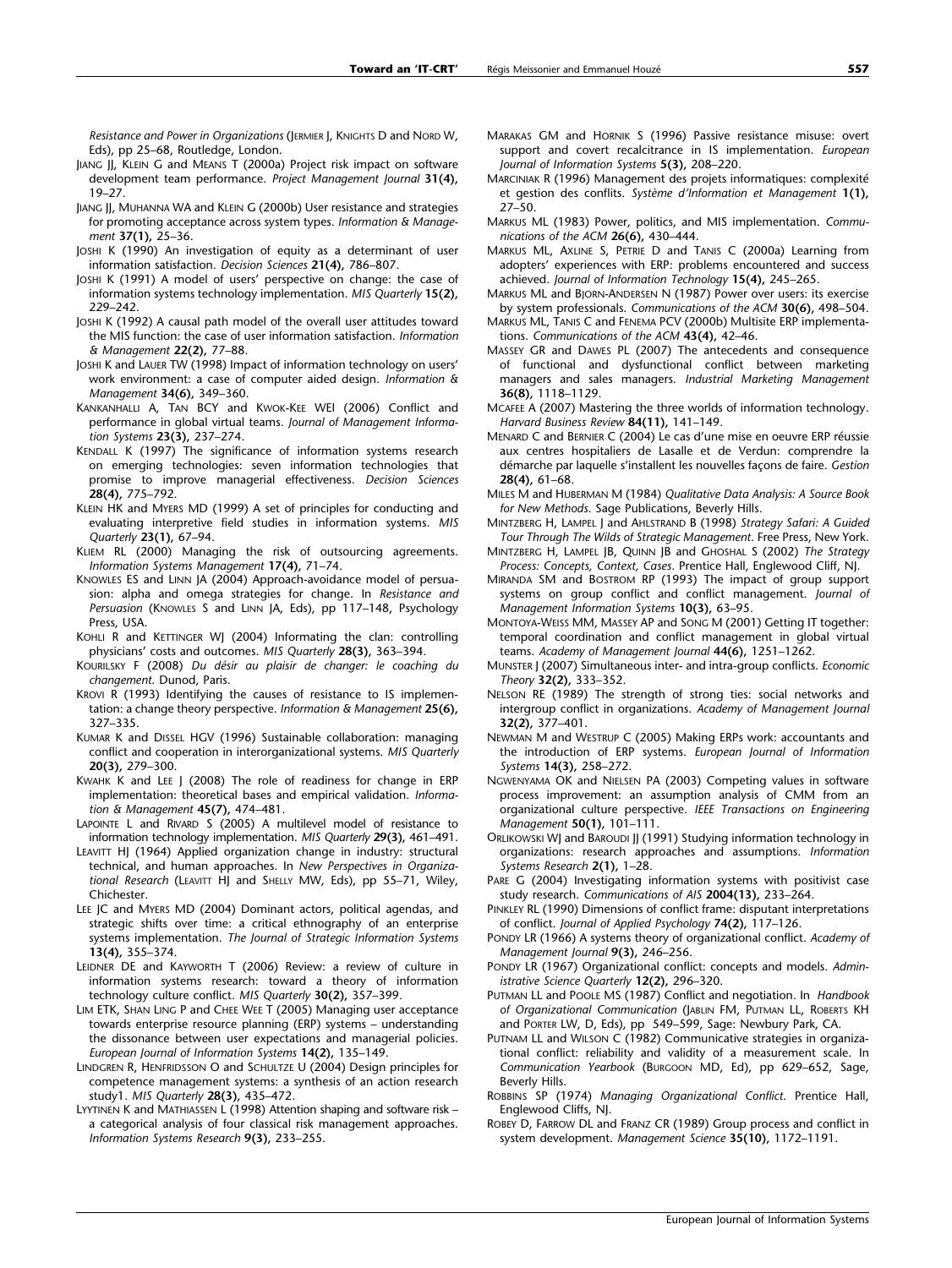- ROBEY D, ROSS JW and BOUDREAU M (2002) Learning to implement enterprise systems: an exploratory study of the dialectics of change. Journal of Management Information Systems 19(1), 17–46.
- ROBEY D and TAGGART W (1981) Measuring managers' minds: the assessment of style in human information processing. Academy of Management Review 6(3), 375–383.
- ROCKART JF and SHORT JE (1995) The networked organization and the management of interdependence. In The Corporation of the 1990s: Information Technology and Organizational Transformation (SCOTT-MORTON MS, Ed), 189–219, University Press, New York.
- ROWE F (1999) Cohérence, intégration informationnelle et changement: esquisse d'un programme de recherche à partir des progiciels intégrés de gestion. Système d'Information et Management 4(4), 3–20.
- SCHMIDT R, LYYTINEN K, KEIL M and CULE P (2001) Identifying software project risks: an international Delphi study. Journal of Management Information Systems 17(4), 5–36.
- SCOTT JE and VESSEY I (2002) Managing risks in enterprise systems implementations. Communications of the ACM 45(4), 74–81.
- SILLARS AL (1980) The sequential and distributional structure of conflict interactions as a function of attributions concerning the locus of responsibility and stability of conflicts. In Communication Yearbook (NIMMO D, Ed), pp 217–235, Transaction Books, New Brunswick, NJ.
- STEWART KJ and GOSAIN S (2006) The impact of ideology on effectiveness in open source software development teams. MIS Quarterly 30(2), 291–314.
- STRAUSS AL and CORBIN JM (1998) Basics of Qualitative Research. Sage, Thousand Oaks, California.
- SUMNER M (2000) Risk factors in enterprise-wide/ERP projects. Journal of Information Technology 15(4), 317–327.
- SUSMAN GI and EVERED RD (1978) An assessment of the scientific merits of action research. Administrative Science Quarterly 23(4), 582–603.
- TETLOCK PE (1999) Coping with trade-offs: psychological constraints and political implications. In Political Reasoning and Choice (LUPIA S, Ed), pp 239–263, University of California, Berkeley, CA.
- TETLOCK PE (2000) Cognitive biases and organizational correctives: do both disease and cure depend on the politics of the beholder? Administrative Science Quarterly 45(2), 293–326.
- THOMAS KW (1992) Conflict and conflict management: reflections and update. Journal of Organizational Behavior 13(3), 265–274.
- THOMPSON VA (1960) Organizational management of conflict. Administrative Science Quarterly 4(4), 389–409.
- THOMPSON VA (1961) Modern Organization. Knopf, New-York.
- TRICE HM and BEYER JM (1993) The Cultures of Work Organizations. Prentice Hall, Englewood Cliffs, NJ.
- VENKATESH V and DAVIS F (1994) Modeling the determinants of perceived ease of use. Proceedings of the 15th International Conference on Information Systems. Paper 17, pp 213–227, Vilamoura, Portugal.
- VOLKOFF O, ELMES MB and STRONG DM (2004) Enterprise systems, knowledge transfer and power users. The Journal of Strategic Information Systems 13(4), 279–304.
- WAGNER E and NEWELL S (2004) Best for whom?: the tension between best practice ERP packages and diverse epistemic cultures in a university context. Journal of Strategic Information Systems 13, 305–328.
- WALCZUCH R, LEMMINK J and STREUKENS S (2007) The effect of service employees' technology readiness on technology acceptance. Information & Management 44(2), 206–215.
- WALL I and CALLISTER RR (1995) Conflict and its management. Journal of Management 21(3), 515–558.
- WALTON RE and DUTTON JM (1969) The management of interdepartmental conflict: a model and review. Administrative Science Quarterly 14(1), 73–84.
- WALTON RE, DUTTON JM and CAFFERTY TP (1969) Organizational context and interdepartmental conflict. Administrative Science Quarterly 14(4), 522–543.
- WEICK K (1968) Systematic observational methods. In Handbook of Social Psychology (LINDZEY G and ARONSON E, Eds), pp 357-421, Addison Wesley, Massachusetts.
- WILLCOCKS LP and STYKES R (2000) The role of the CIO and IT function in ERP. Communications of the ACM 43(4), 32–38.
- YIN R (1994) Case Study Research: Design and Methods. Sage Publishing, Beverly Hills,CA.

## Appendix

See Tables A1–A5.

#### Table A1 Interviews conducted during Cycle 1

| Genesys Corp.     | One management engineer<br>One technology engineer |  |
|-------------------|----------------------------------------------------|--|
| Accountancy Dept. | Two employees                                      |  |
| Finance Dept.     | Two employees                                      |  |
| Computer Dept.    | Two employees                                      |  |
| Customer Dept.    | Two employees                                      |  |
|                   |                                                    |  |

#### Table A2 Risk factors' list used during Cycle 1

| Items                                                      | Key references                                      |
|------------------------------------------------------------|-----------------------------------------------------|
| Project                                                    |                                                     |
| Number of members of the team project                      | Rowe (1999); Barki & Hartwick (2001)                |
| Number of users                                            | Barki & Hartwick (2001); Schmidt et al. (2001)      |
| Lack of clarity of goals and objectives                    | Akkermans & Van Helden (2002)                       |
| Lack of resources                                          | Lyytinen & Mathiassen (1998); Schmidt et al. (2001) |
| Cultural, functional or professional diversity of the team | Ewushi-Mensah (1997); Kankanhalli et al. (2006)     |
| Major changes in the project scope                         | Markus et al. (2000a, b)                            |
| Number of business units concerned                         | Lyytinen & Mathiassen (1998); Schmidt et al. (2001) |
| Poor quality software, documentation and training          | Markus et al. (2000a, b); Bernard et al. (2004)     |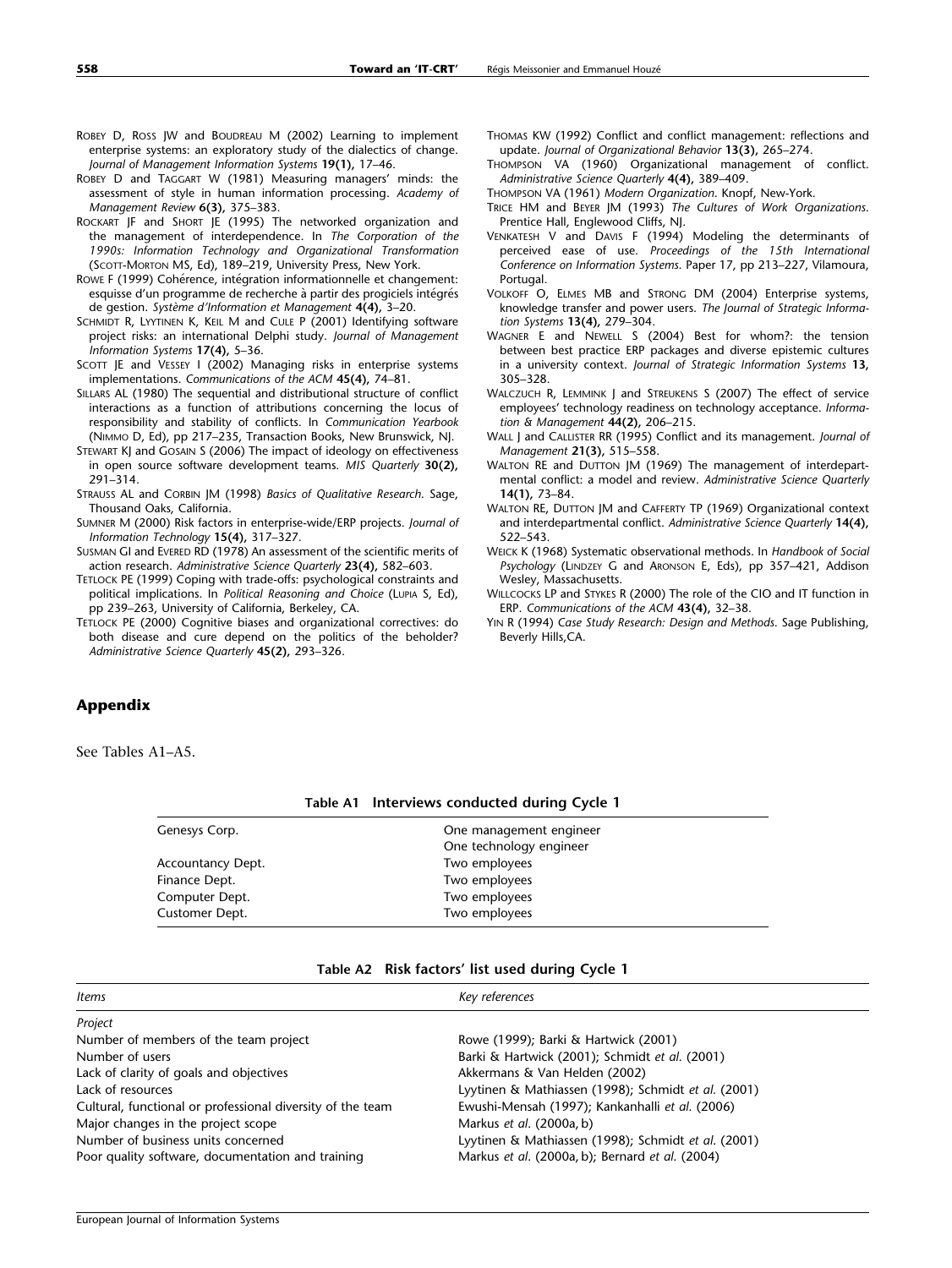## Table A2 Continued

| <b>Items</b>                                                    | Key references                                                                  |
|-----------------------------------------------------------------|---------------------------------------------------------------------------------|
| Lack of expertise in project management                         |                                                                                 |
| Lack of expertise in project management                         | Akkermans & Van Helden (2002)                                                   |
| Lack of expertise in IT                                         | Lyytinen & Mathiassen (1998); Markus et al. (2000ab)                            |
| Lack of expertise in contract management                        | Willcocks & Stykes (2000); Aubert et al. (2002)                                 |
| Lack of inter-functional representativeness in the team project | Markus et al. (2000a, b); Scott & Vessey (2002)                                 |
| Excessive dependence on 'key users' and/or IT specialists       | Markus et al. (2000a, b)                                                        |
| Organisational context                                          |                                                                                 |
| Internal conflict intensity                                     | Markus et al. (2000a, b); Barki & Hartwick (2001); Kankanhalli et al.<br>(2006) |
| Too strong reliance on consultants or vendor support            | Markus et al. (2000a, b); Akkermans & Van Helden (2002)                         |
| Lack of clarity in the role definitions                         | Akkermans & Van Helden (2002)                                                   |
| Lack of inter-departmental cooperation and communication        | Akkermans & Van Helden (2002)                                                   |
| Level of vertical centralisation of the decision process        | Markus et al. (2000a, b)                                                        |
| Lack of implication of the project team members                 | Kliem (2000); Sumner (2000)                                                     |
| Lack of sponsorship by top managers                             | Davenport (1998); Markus et al. (2000a, b); Akkermans & Van Helden              |
|                                                                 | (2002);                                                                         |
|                                                                 | Scott & Vessey (2002)                                                           |

| Conflict types                                                      | Categories of conflict                                                          | Codes used in the analysis of interviews <sup>a</sup>                                                                                                                                                                                             | Group concerned                                                               |
|---------------------------------------------------------------------|---------------------------------------------------------------------------------|---------------------------------------------------------------------------------------------------------------------------------------------------------------------------------------------------------------------------------------------------|-------------------------------------------------------------------------------|
| <b>Expected conflict</b><br>mode of resolution<br>(avoidance style) | The passive attitude of<br>CEO toward the conflict                              | Lack of sponsorship; little implication and<br>communication; disregarding attitude; neglecting<br>attitude; disinterest; absence during meetings.                                                                                                | Both groups: computer<br>department employees and<br>administrative employees |
| Task-oriented                                                       |                                                                                 |                                                                                                                                                                                                                                                   |                                                                               |
| Conflict about the<br>system                                        | Application design<br>Application<br>functionalities<br>Easy-to-use application | Problem of design; not easy-to-use application; lack of<br>user friendliness; non-appropriateness to user needs;<br>bugs; programming quality standards not ensured;<br>potential incompatibilities with other applications                       | Computer department<br>employees                                              |
| Conflicts about the<br>new professional<br>skills required          | Ability to maintain the<br><b>ERP</b>                                           | Problems of updating or upgrading; problems for<br>managing the new database required; problem of<br>dependence or reliance on vendor support; technical<br>troubles associated with the server (storage space, data<br>access speed, etc.).      | Computer department<br>employees                                              |
| Socio-political oriented                                            |                                                                                 |                                                                                                                                                                                                                                                   |                                                                               |
| Value conflicts                                                     | ERP as a proprietary<br>system vs a system not<br>internally developed          | The ERP as an application not internally developed; the<br>ERP as a non-open source application; no access to the<br>source codes; problem to develop other inter-operable<br>applications; programming dependence on vendor<br>system technology | Computer department<br>employees                                              |
| Conflicts due to a<br>loss of power                                 | ERP as a way to control<br>and reduce the<br>autonomy of employees              | More controlled activity; constraining administrative<br>processes to be respected; losses of autonomy; losses<br>of power; lack of trust by managers toward employees;<br>spy eye syndrome; big brother syndrome.                                | Computer department<br>employees                                              |

## Table A3 Conflicts identified at the end of Cycle 1

<sup>a</sup>The codes were created by mixing the thematic coding (Miles & Huberman, 1984) and open coding (Strauss & Corbin, 1998) techniques.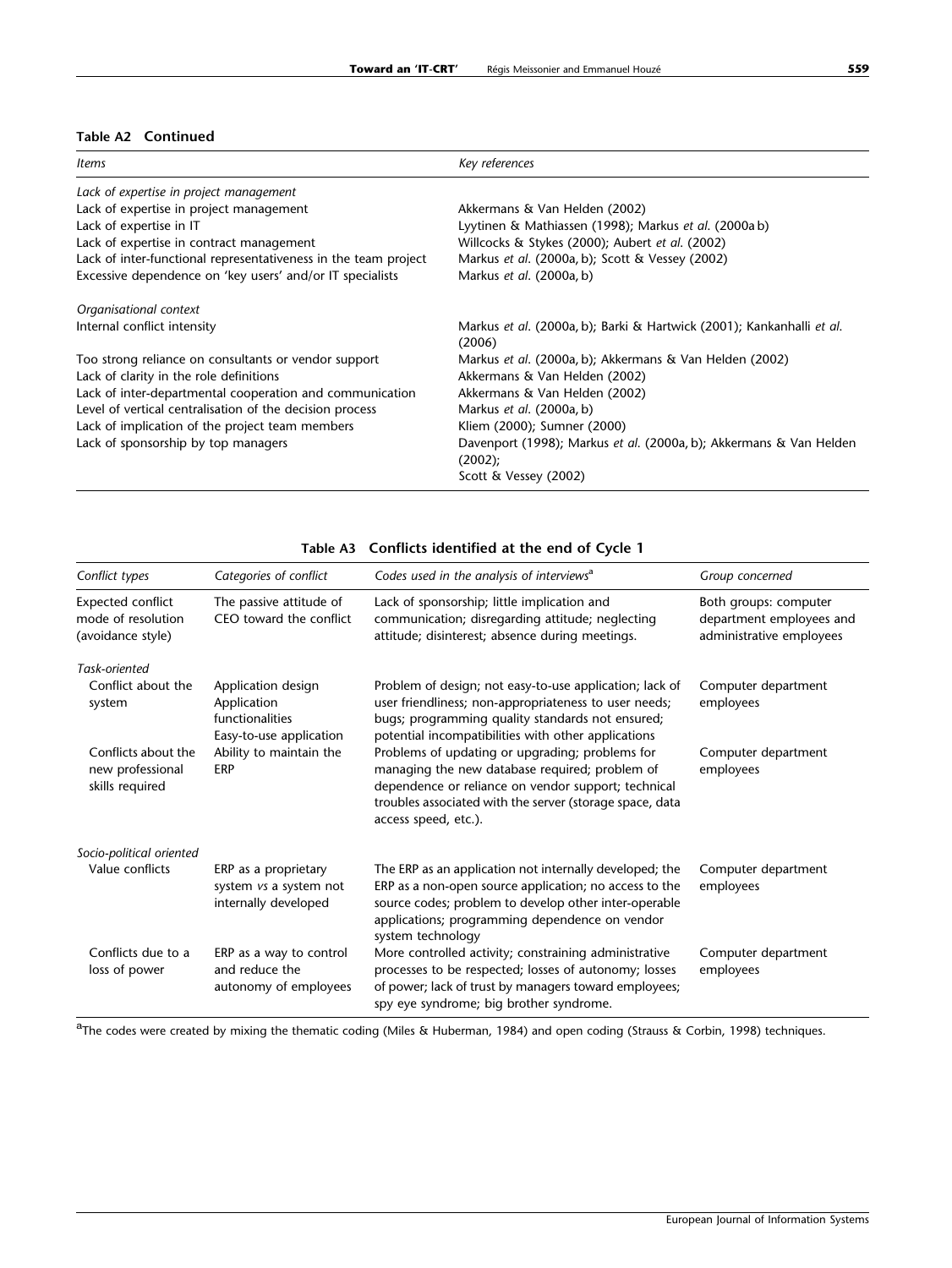| Risk items about the IT project area                                                                                                        | <b>Observations</b>                                                                                                                                                                                                                                                                                                                                                                                                                                                                                                                                                                                       |
|---------------------------------------------------------------------------------------------------------------------------------------------|-----------------------------------------------------------------------------------------------------------------------------------------------------------------------------------------------------------------------------------------------------------------------------------------------------------------------------------------------------------------------------------------------------------------------------------------------------------------------------------------------------------------------------------------------------------------------------------------------------------|
| Is the area of the IT project clearly delimited?                                                                                            | No, the ERP project was initiated by few managers having no experience in terms<br>of enterprise application project management.                                                                                                                                                                                                                                                                                                                                                                                                                                                                          |
| Is the current practice in the IT project area well<br>understood?                                                                          | Yes, all employees concerned by the project acknowledged inconsistencies of the<br>information system.                                                                                                                                                                                                                                                                                                                                                                                                                                                                                                    |
| Are the problems acknowledged among the actors in the<br>project team?                                                                      | Yes, but employees tend to be used to organisational inconsistencies they<br>considered as 'path-dependent' of the firm culture and growth.                                                                                                                                                                                                                                                                                                                                                                                                                                                               |
| Is there a desire to change among the actors?                                                                                               | Yes, but computer department employees are reluctant to change the way they<br>self-organise their work.                                                                                                                                                                                                                                                                                                                                                                                                                                                                                                  |
| Do the actors area have realistic expectations about the<br>improvements?                                                                   | No, managers have no experience of real ERP implementation and tend to<br>believe that a sophisticated information system will involve efficient<br>management.                                                                                                                                                                                                                                                                                                                                                                                                                                           |
| Is adequate attention and energy in the project team<br>directed towards the IT project?                                                    | No, we observed affective conflicts with aggressive and passive resistance.                                                                                                                                                                                                                                                                                                                                                                                                                                                                                                                               |
| Are traditions and cultures homogeneous in the project<br>team?                                                                             | No, the team is composed of two distinct sub-cultures:<br>• Administrative employees (accounting, finance, logistics and sales<br>departments) focused on commercial and managerial effectiveness. Most had<br>graduated from business schools and had no experience of high-tech activity<br>before being employed at Netia.<br>• Computer department employees (developers, designers and project<br>managers) with a strong culture on data processing. All are from engineering<br>schools and focused on efficiency of IT application development. Most are<br>members of the open source community. |
| Are the interests towards the IT project shared and similar<br>throughout the improvement area?                                             | No, computer department employees and few administrative department<br>employees are disillusioned because of previous aborted IT projects.                                                                                                                                                                                                                                                                                                                                                                                                                                                               |
| Does the project team enjoy recognition and trust from<br>top managers?                                                                     | No, top managers are perceived as not enough implicated in the project.<br>Computer department employees considered top managers are not enough<br>aware of the transformation involved by an ERP both from organisational and<br>technical perspectives.                                                                                                                                                                                                                                                                                                                                                 |
| Risk items about the project idea<br>Does the project team agree on the improvement idea's<br>professional foundation and practical design? | <b>Observations</b><br>No, the computer department employees disagree with improvement that could<br>be made by some modules and especially the human resource (HR) one. They<br>rejected the design of the ERP considered as less ergonomic than that of the<br>applications they are used to developing.                                                                                                                                                                                                                                                                                                |
| Has the IT project been adapted to professional and<br>business needs?                                                                      | No, only ERP standard modules implementation had been considered.                                                                                                                                                                                                                                                                                                                                                                                                                                                                                                                                         |
| Is the improvement idea culturally acceptable, and can it<br>be adapted to the current practice?                                            | No, cultural change involved by the HR management module was perceived as<br>not acceptable for programmers and developers.                                                                                                                                                                                                                                                                                                                                                                                                                                                                               |
| Is the IT project coordinated with other ongoing<br>improvement activities?                                                                 | No, the ERP project is a standalone project.                                                                                                                                                                                                                                                                                                                                                                                                                                                                                                                                                              |
| Can the improvement effects be measured?                                                                                                    | Yes, even if no metrics were planned about IT performance measures, the<br>rationalisation of the current accounting activities was considered as a sufficient<br>challenge.                                                                                                                                                                                                                                                                                                                                                                                                                              |

## Table A4 Risk items established during Cycle 2